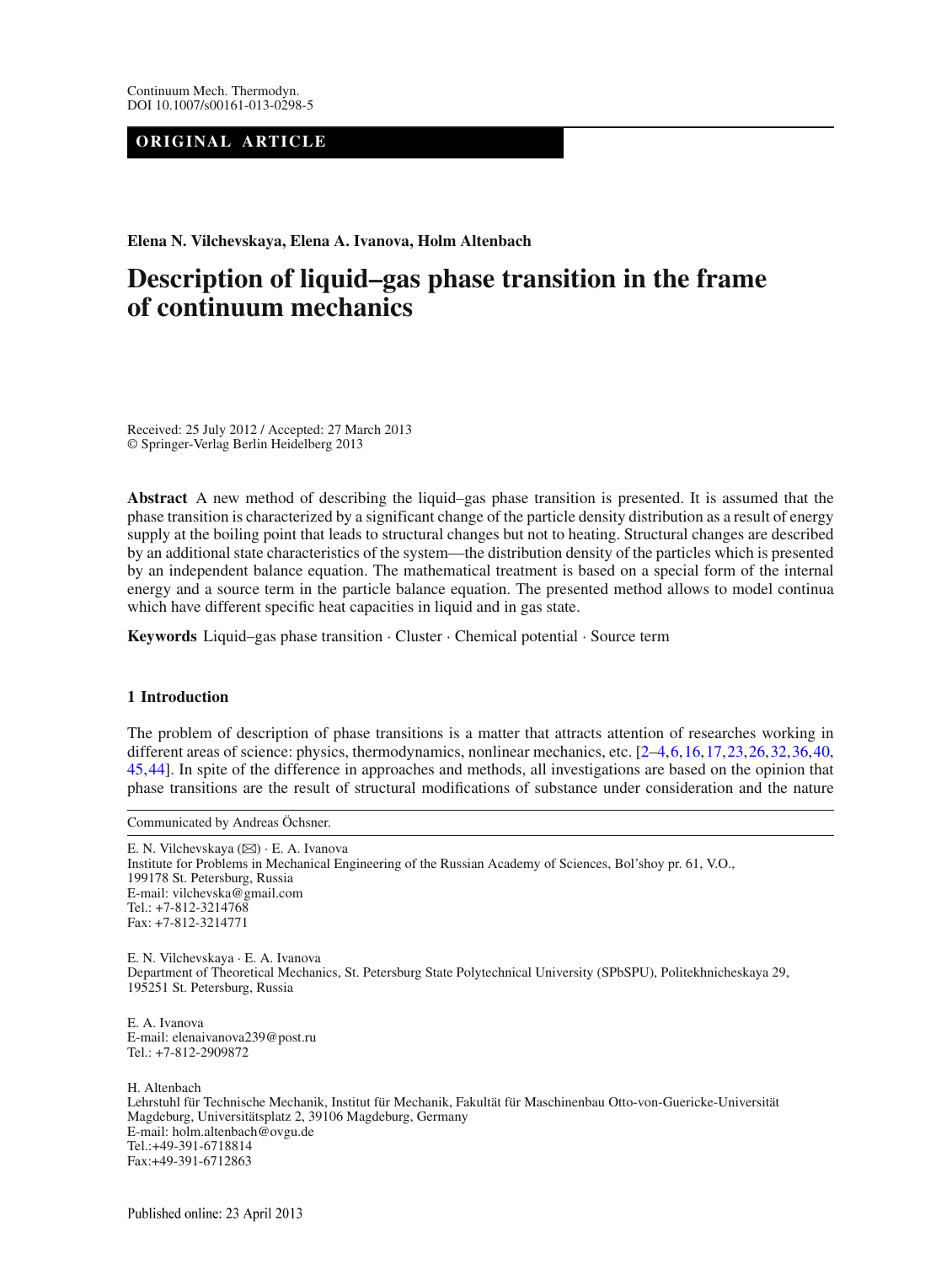of interactions at a microlevel. At present time several approaches to mathematical implementation of this concept are developed. Each of them is used to solve certain problems. One of the conventional approaches is based on the assumption of a sharp interface separating different phases. The local interfacial velocity is then calculated from the driving force for the interface motion. The second approach which is based on the theory of mixtures is developed in relation to the description of chemical reactions [\[11](#page-23-7)[,20](#page-23-8)[,48\]](#page-24-5). The basic assumption of this approach is that there are several constituents at each point of continuum. Depending on various conditions, these constituents can interact or not. The percentage of each constituent is determined by the concentration, which is one of the basic variables. A third approach is based on the diffuse-interface description developed by van der Walls [\[46\]](#page-24-6) and Cahn [\[12\]](#page-23-9). The microstructural evolution is described by the Cahn-Hilliard nonlinear diffusion equation [\[13](#page-23-10)] and the time-dependent Ginzburg-Landau equation [\[19\]](#page-23-11). This approach is developed primarily in relation to the description of phase transitions associated rather with the change of various physical properties of the substance than with the change of aggregative state, see [\[31\]](#page-24-7). The key point of third approach is the use of so-called order parameters. Sometimes the order parameters really play the role of parameters in the sense that they take one of two values depending on the phase state of the substance. For example, the vector of the electric polarization or magnetization can be order parameters. In some cases, the order parameters are used as independent variables characterizing the process of phase transition. Of course, the above classification is weak in the sense that, for example, the movement of the phase boundary can be described within the framework of both the second and the third approaches, and the concentration of the substance in a mixture can be considered as the order parameter. Nevertheless, the classification seems to be useful because it gives an idea of the differences between the known approaches and allows us to evaluate the place that our approach occupies among other studies.

In this paper we consider a model describing the liquid–gas phase transition. The phase transition problem of liquid–gas is a classical and the simplest one which is presented in the classical textbooks on the equilibrium thermodynamics. The conventional view is that this problem can be solved by using the van der Waals model. However, not all details are very well investigated that is the reason for various publications, for example [\[1,](#page-23-12)[9\]](#page-23-13), in this field. One direction of research is related to the improvement in the constitutive equations using models of interaction of particles on the microlevel, see [\[7](#page-23-14),[10](#page-23-15)[,22](#page-23-16),[49\]](#page-24-8) among others. A simple analysis of the van der Waals model results in the conclusion that there are problems which are not discussed in textbooks. For example, if the parameters of the van der Waals model given in the classical books on thermodynamics for the case of the water vapor phase transition are used then the compressibility of water calculated by using the van der Waals equation turns out to be negative. This fact shows the inapplicability of the van der Waals model for description of water. One can assume that a modification of the van der Waals equation can be a solution of the problem. However, there is another problem. It is well known that during the liquid–gas phase transition both the average value of the specific heat at constant volume and the character of its dependence on temperature change significantly. The van der Waals model does not describe these facts. These disadvantages of the van der Waals model are the motivation for the research presented below. The purpose of the investigation is to propose a model which correctly describes the mechanical and thermodynamic properties of the liquid and the gas and also the process of phase transition.

The proposed approach to the description of the liquid–gas phase transition is similar to the methods using the order parameters as independent variables. We start with the data given in [\[33,](#page-24-9)[39](#page-24-10)] where it is shown that the molecules of water and liquids based on water can create clusters that have properties of large molecules. When the temperature increases the clusters begin to disintegrate and the clusters fully disappear when the liquid transforms to a gas. The cluster microstructure model was introduced by various authors. In the case of phase transitions examples are given in [\[28](#page-23-17)[–30,](#page-24-11)[37](#page-24-12)[,38,](#page-24-13)[43](#page-24-14)]. In [\[37](#page-24-12)], for example, the phase transition gas–liquid description is based on the introduction of clusters which are composed of hundreds of atoms or molecules. Then, an explicit boundary between the phases is introduced and the balance equation is presented for the activated molecules in the clusters. The main idea of our approach to the description of the liquid–gas phase transition is that we consider the matter as a one-component medium which can be either in the liquid state or in the gaseous state. We introduce the additional variable to indicate the number of clusters in a given point of the medium, the value of which allows us to determine whether the substance is a liquid or a gas. In fact, this additional variable can be considered as the order parameter. We suppose that the phase transition should be accompanied by fast changing of the number of particles per unit mass (the ratio of the density of particle distribution to the density of mass) that is due to the fact that at the boiling point the input energy is necessary for the modification of the structure instead of heating. The mathematical formalization of the proposed approach is as follows. To describe structure modifications we introduce the density of the particle distribution as an independent characteristic, and for this quantity we formulate an additional balance equation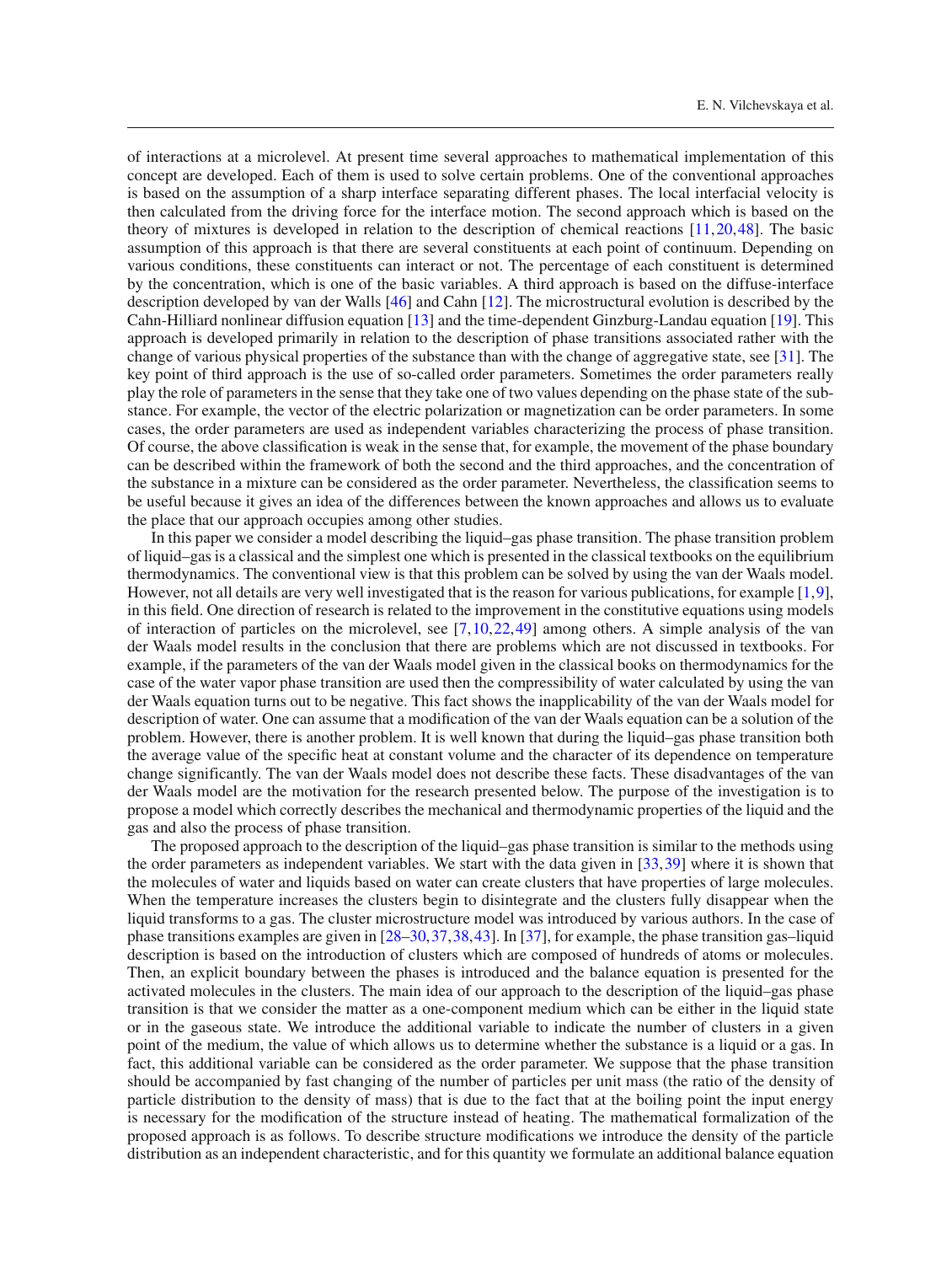[\[5](#page-23-18)[,50\]](#page-24-15). The special choice of the form of the source term in the particle balance equation allows us to obtain the desired behavior of this additional variable during the phase transition.

The implementation of the approach outlined above is impossible without a clear idea of what is mentioned by a particle in the cluster model of the liquid. There are two possible interpretations. According to one viewpoint the particles are either single molecules or clusters consisting of several molecules. Thus, when the clusters break up, the number of particles increases. Consequently, in a gas the number of particles per unit mass is greater than in a liquid. According to another viewpoint, the particles are molecules and hybridized electron clouds by means of which the molecules are held in clusters. Thus, the cluster consists of several molecules (particles having mass) and several massless particles simulating links between the molecules in the cluster. A system consisting of mass points which are connected by massless springs can be considered as analog of such model of cluster. According to this viewpoint, when the clusters break up, the links disappear, i.e. the number of particles decreases. Hence, in a gas the number of particles per unit mass is smaller than in a liquid. Adoption of one of the viewpoints is a matter of principle, because it has an effect on both the interpretation of the results and the construction of a mathematical model. Therefore, the preference of one point of view is not a question of taste or intuitions. Choosing one or another model it is important to take into account the problems that arise or do not arise in implementation of the mathematical model. In what follows the implementation of the two interpretations of the conception "particle in the cluster model of liquid is considered and a comparative analysis of two mathematical models is carried out.

#### **2 Thermodynamic quantities in continuum mechanics**

The liquid–gas phase transition is traditionally studied in classical thermodynamics, where equilibrium processes (homogeneous in all points of the space) are considered. In equilibrium thermodynamics all assumptions are fulfilled with reference to one mole of the substance under consideration. Both the first and the second law of thermodynamics are generally accepted. In what follows we use the methods of continuum mechanics that allow us to describe both equilibrium and non-equilibrium processes, including fast dynamical processes. Since we consider liquid and gas we use the spatial description. As a result, all differential equations contain material derivatives.

Let us choose an inertial reference system and observe the volume *V* (control volume) fixed in the reference system. The first law of thermodynamics (the energy balance equation) states that there is a function of state *U* (called internal energy) satisfying the equation

<span id="page-2-0"></span>
$$
\frac{\mathrm{d}}{\mathrm{d}t}(K+U) = N^{\mathrm{e}} + Q,\tag{1}
$$

where  $d/dt$  is the total time derivative, *K* is the kinetic energy of the substance in the control volume,  $N^e$  is the power of external forces, *Q* is the energy supply from external sources per unit time.

The kinetic energy is assumed to be a quadratic form of velocities. As usual it is an additive function of the mass and thus can be written in terms of the mass density of the kinetic energy  $\kappa$ 

$$
K = \int\limits_V \rho \kappa \, \mathrm{d}V.
$$

The definition of internal energy is less formal than that of the kinetic energy. As a matter of fact, the internal energy is the energy of motion on degrees of freedom which are ignored in the model under consideration. In other words, the sense of the internal energy depends on the mathematical model used for the description of the system. For example, in classical equilibrium thermodynamics the internal energy of the ideal gas is an additive function of the number of particles and proportional to the temperature. In statistical thermodynamics the internal energy is determined by the elastic interactions of the particles, and for the ideal gas it is equal to zero. The difference of the approaches cannot give a cause for doubts about their correctness. The fact is that the internal energy is an immeasurable quantity, and so there are no physical experiments which let us know what the internal energy of the system under consideration is.

In many continuum mechanics applications the internal energy is an additive function of the mass [\[45\]](#page-24-3). Here we intend to take into account the formation and the decomposition of clusters, i.e. a change of the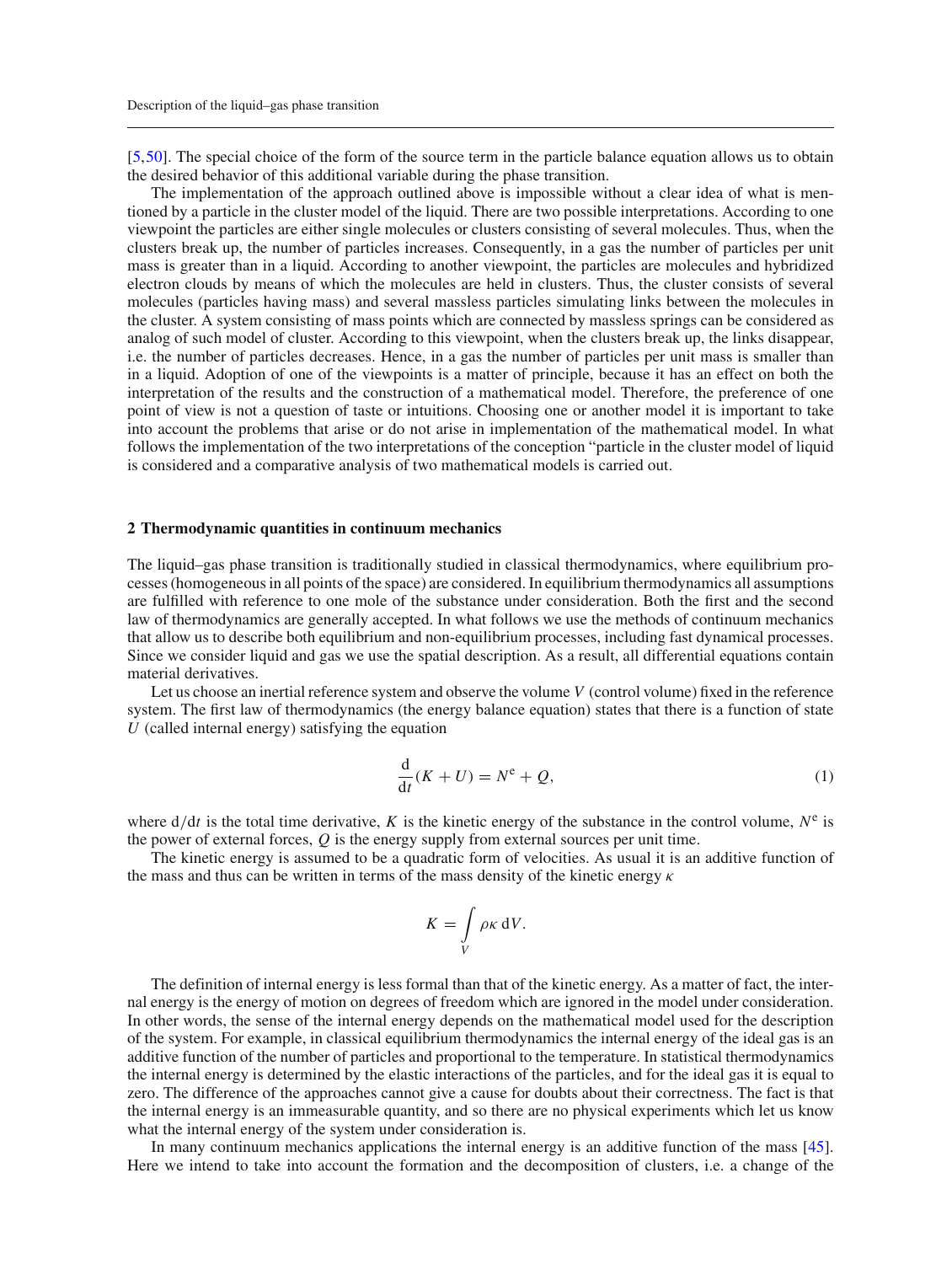number of particles in the medium. Therefore, we suppose that the internal energy is an additive function of the number of particles [\[50\]](#page-24-15), and we will study the consequences of our supposition. Now we accept

$$
U = \int\limits_V \eta u \, \mathrm{d}V,
$$

where  $u$  is the specific internal energy,  $\eta$  is the density of particle distribution.

The energy supply per unit time is determined due to adding (vanishing) of new particles to (out of) the control volume and by the heat supply per unit time *Q* which is the sum of the heat supply per unit time in the volume *V* and through the boundary of volume *V*

$$
Q = \int\limits_V \eta q \, \mathrm{d}V + \int\limits_\Omega \mathbf{n} \cdot \mathbf{h} \, \mathrm{d}\Omega,
$$

where *q* is the energy supply per unit time into the particles of the medium, **h** is the heat flow,  $\Omega$  is the boundary of the control volume, **n** is the unit vector normal to the boundary.

The local form of the balance of mass and linear momentum can be written as:

– mass balance

<span id="page-3-0"></span>
$$
\frac{\delta \rho}{\delta t} + \rho \, \mathbf{\nabla} \cdot \mathbf{V} = 0. \tag{2}
$$

Here **V** is the velocity of the particles in the given point,  $\delta/\delta t$  is the material derivative

$$
\frac{\delta}{\delta t} \Lambda = \frac{\mathrm{d}}{\mathrm{d}t} \Lambda + \mathbf{V} \cdot \nabla \Lambda.
$$

 $\Lambda$  is a field,  $\nabla$  is nabla operator.

linear momentum balance

<span id="page-3-1"></span>
$$
\rho \frac{\delta}{\delta t} \mathbf{V} = \nabla \cdot \mathbf{T} + \rho \mathbf{F}.\tag{3}
$$

Here **F** presents the specific action of external forces, **T** is the stress tensor. From the angular momentum balance it follows that, if there are no couple stresses and specific external moments the stress tensor should be a symmetric tensor.

By the standard transforms taking into account [\(2\)](#page-3-0) and [\(3\)](#page-3-1), the equation of energy balance [\(1\)](#page-2-0) can be reduced to the following local form

$$
\frac{\delta(\eta u)}{\delta t} = W + \frac{\eta u}{\rho} \frac{\delta \rho}{\delta t} + \nabla \cdot \mathbf{h} + \eta q.
$$

Here *W* is the power of the internal interactions. For an ideal liquid or gas *W* can be expressed in terms of the pressure *p*

$$
W = \frac{p}{\rho} \frac{\delta \rho}{\delta t}.
$$

Consequently, the energy balance equation takes the form

<span id="page-3-2"></span>
$$
\frac{\delta(\eta u)}{\delta t} = \frac{p + \eta u}{\rho} \frac{\delta \rho}{\delta t} + \nabla \cdot \mathbf{h} + \eta q.
$$
\n(4)

The energy balance equation [\(4\)](#page-3-2) should be transformed to a special form called reduced equation of energy balance [\[5,](#page-23-18)[50](#page-24-15)]. Let us denote

<span id="page-3-3"></span>
$$
\eta T \frac{\delta S}{\delta t} = \nabla \cdot \mathbf{h} + \eta q. \tag{5}
$$

The quantities *T* and *S* defined by Eq. [\(5\)](#page-3-3) are the absolute temperature and entropy related to one particle, respectively. At the same time, the temperature *T* is considered to be some characteristic of the medium that is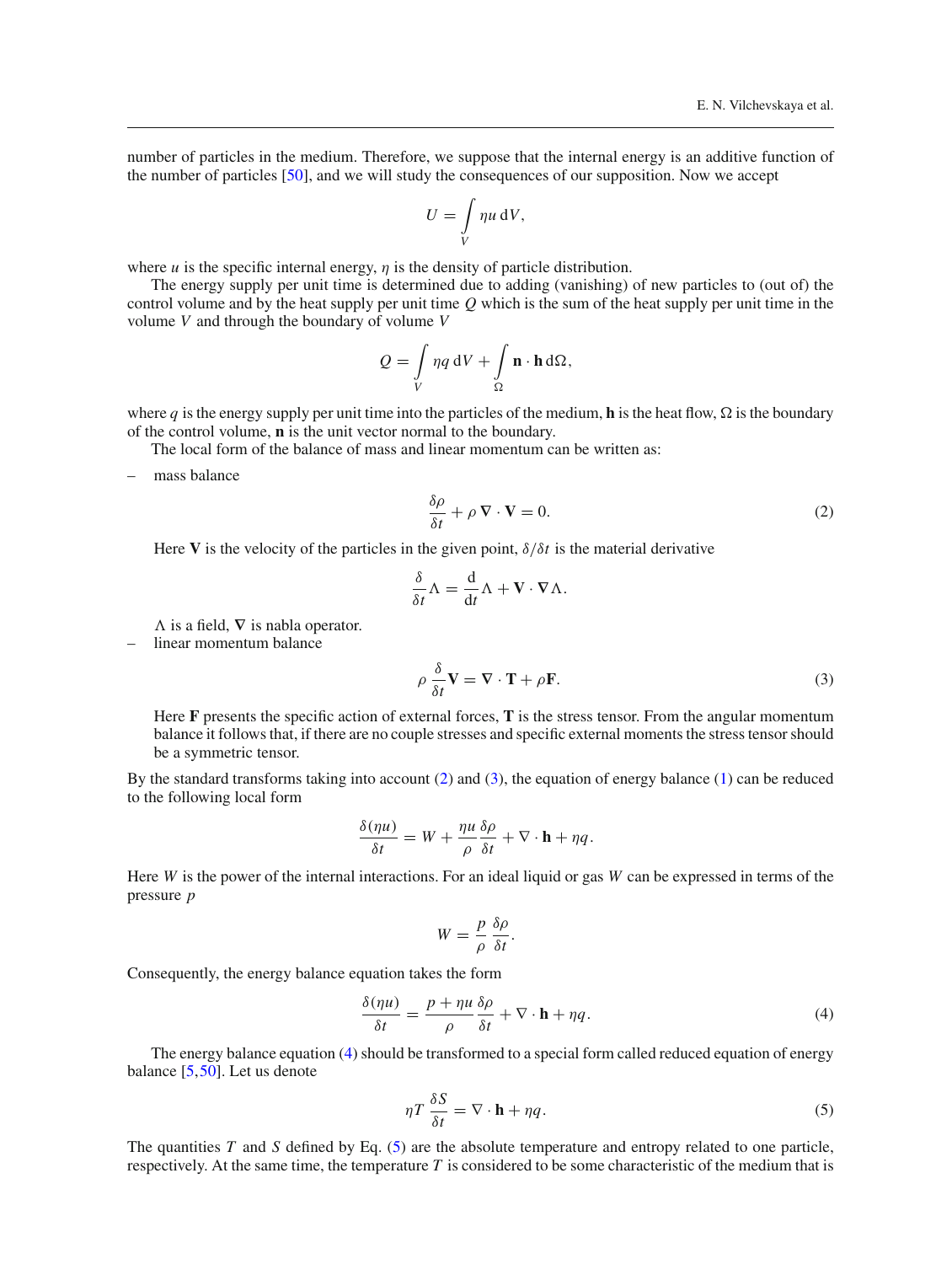measured by a thermometer, and entropy *S* is introduced as a quantity conjugate with the temperature. Since we suppose that the internal energy is an additive function of the number of particles it can be assumed that the entropy is also an additive function of the number of particles. Note that this definition of entropy is different from the definition used, for example, in classical thermodynamics and physics, where an inequality is introduced. In particular, the proposed definition does not coincide with the concept of an equilibrium process. Substituting Eq.  $(5)$  into Eq.  $(4)$  we obtain the reduced equation of the energy balance

<span id="page-4-0"></span>
$$
\frac{\delta(\eta u)}{\delta t} = \frac{p + \eta u}{\rho} \frac{\delta \rho}{\delta t} + \eta T \frac{\delta S}{\delta t}.
$$
\n
$$
(6)
$$

Note that Eqs. [\(5\)](#page-3-3), [\(6\)](#page-4-0) neglect the fact that a part of the energy supply can be used for the structure transitions. Later it will be specified by introducing chemical potential as a quantity conjugate with the density of particle distribution.

Let us assume that there are no massless particles in the system. Then, taking into account the relation  $\eta u = \rho u_*$  (where  $u_*$  is the mass density of the internal energy) the energy balance equation [\(6\)](#page-4-0) can be rewritten in the form

<span id="page-4-1"></span>
$$
\frac{\delta u_*}{\delta t} = \frac{p}{\rho^2} \frac{\delta \rho}{\delta t} + \frac{\eta}{\rho} T \frac{\delta S}{\delta t}.
$$
\n(7)

When the density of mass and the density of particle distribution are linearly dependent functions ( $\rho = m_0 \eta$ , where  $m_0 = \text{const}$ , Eq. [\(7\)](#page-4-1) can be reduced to the standard form

$$
\frac{\delta u_*}{\delta t} = \frac{p}{\rho^2} \frac{\delta \rho}{\delta t} + T \frac{\delta S_*}{\delta t},\tag{8}
$$

where  $S_* = S/m_0$  is the mass density of the entropy. The energy balance equation [\(8\)](#page-4-2) allows us to determine the arguments on which the internal energy depends on and to obtain the Cauchy–Green relations

<span id="page-4-2"></span>
$$
p = \rho^2 \frac{\partial u_*}{\partial \rho}, \qquad T = \frac{\partial u_*}{\partial S_*}, \qquad u_* = u_*(\rho, S_*).
$$
 (9)

<span id="page-4-4"></span>The notation  $u_*(\rho, T)$  is widely used in classical thermodynamics. But keeping up mathematical stringent we should write

$$
u_*(\rho, S_*) = u_*(\rho, S_*(\rho, T)) = \tilde{u}(\rho, T).
$$

It should be noted that the definition of the temperature and entropy by Eq. [\(5\)](#page-3-3) is arbitrary in some sense. Formally, Eq. [\(5\)](#page-3-3) can be replaced, for example, by the following definition

<span id="page-4-3"></span>
$$
T\frac{\delta(\eta S)}{\delta t} = \nabla \cdot \mathbf{h} + \eta q. \tag{10}
$$

However, in this case the temperature and entropy will appear in the Cauchy Green relation for the pressure. When  $m_0 =$  const the Cauchy Green relation for the pressure takes the form

$$
p + TS_* = \rho^2 \frac{\partial u_*}{\partial \rho}.
$$

That means that the Eqs. [\(5\)](#page-3-3), [\(10\)](#page-4-3) define not only the temperature and entropy, but also the internal energy. These three quantities are always interdependent, and they should be defined simultaneously. With other words, it is not possible to introduce at first the internal energy and then the temperature and the entropy. If in addition to the temperature and entropy the density of the particle distribution and the chemical potential (responsible for the fragmentation) are introduced, then all five quantities are defined simultaneously.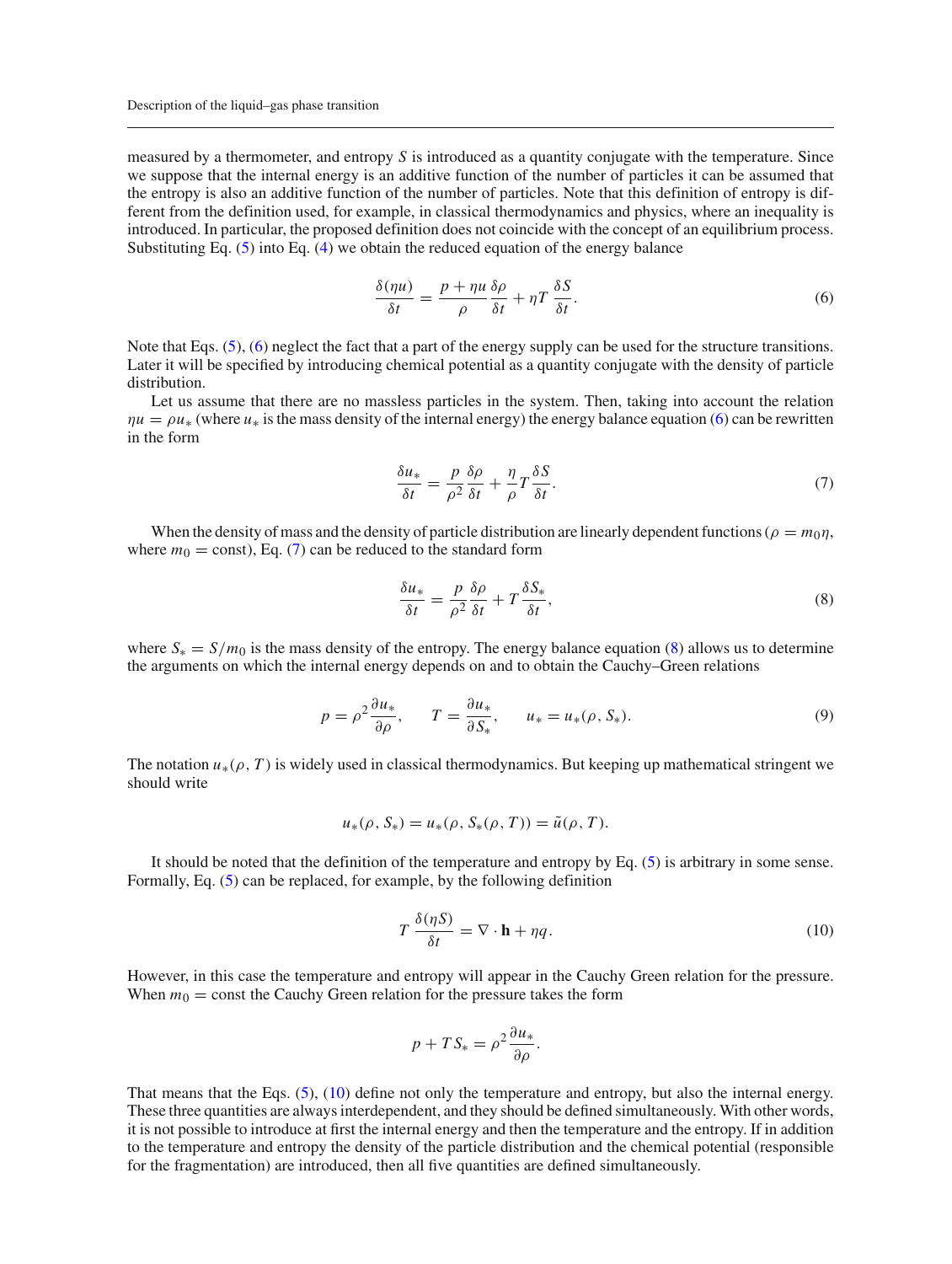## **3 Classical thermodynamics and continuum mechanics: comparison of the approaches by the example of van der Waals Gas**

Constitutive equations of gases are well known; they represent equations relating pressure, volume and temperature. Among these equations some are based on theoretical investigations, others are pure empirical relations. One of the best known constitutive equations describing the behavior of a real gas is the van der Waals equation which is linked with the kinetic theory [\[8\]](#page-23-19). In classical thermodynamics this equation is just postulated. At the same time, the specific heat under constant volume of the van der Waals gas is considered to be independent of temperature and coincides with the specific heat of an ideal gas. It is an essential disadvantage of the model which must describe the phase transition, as it is well known that the specific heat grows drastically near the boiling point. In this context the question arises: is the constancy of the specific heat under constant volume a consequence of the van der Waals equation or is this an independent statement? To answer this question we will use the methods of continuum mechanics; by using the Cauchy Green relations we obtain the most general form of the internal energy being in agreement with the van der Waals equation, and then, we find the expression for the specific heat under constant volume. It is evident that the expression for the specific heat obtained in this way does not contradict to the van der Waals equation. Before we present the solution of the problem we discuss briefly the properties of the van der Waals equation in the same way as in classical thermodynamics.

The van der Waals equation is obtained for the model of a gas representing a set of spherical solid particles interacting by forces

<span id="page-5-0"></span>
$$
p = -a\rho^2 + \frac{RT\rho}{1 - b\rho}, \qquad R = \bar{R}/M. \tag{11}
$$

Here  $\bar{R}$  is the universal gas constant, *M* is the molar mass. Parameters *a* and *b* are determined from the experimental estimated  $p - V - T$  data; by the parameter *a* attracting forces are taken into account, the parameter *b* is related to the size of each molecule.

The van der Waals equation approximates not only real gases and vapors, but also liquids and transition between them. To be sure, at constant parameters *a* and *b* the model is not good enough for any real substance but gives a good heuristic value for qualitative investigations. Phase diagrams corresponding Eq. [\(11\)](#page-5-0) at different values of temperature are shown in Fig. [1.](#page-5-1)

At  $T > T_{cr}$  the medium can be only in one (gas) state. If  $T < T_{cr}$  three states are possible: two stable states—liquid  $1/\rho_1$  and gas  $1/\rho_g$ —and one unstable  $1/\rho_*$ . In the critical point *K* the gas and the liquid phases cannot be distinguished. Their temperature, pressure and density have values, which are characteristic for each



<span id="page-5-1"></span>**Fig. 1** Isotherms near the critical point of the equilibrium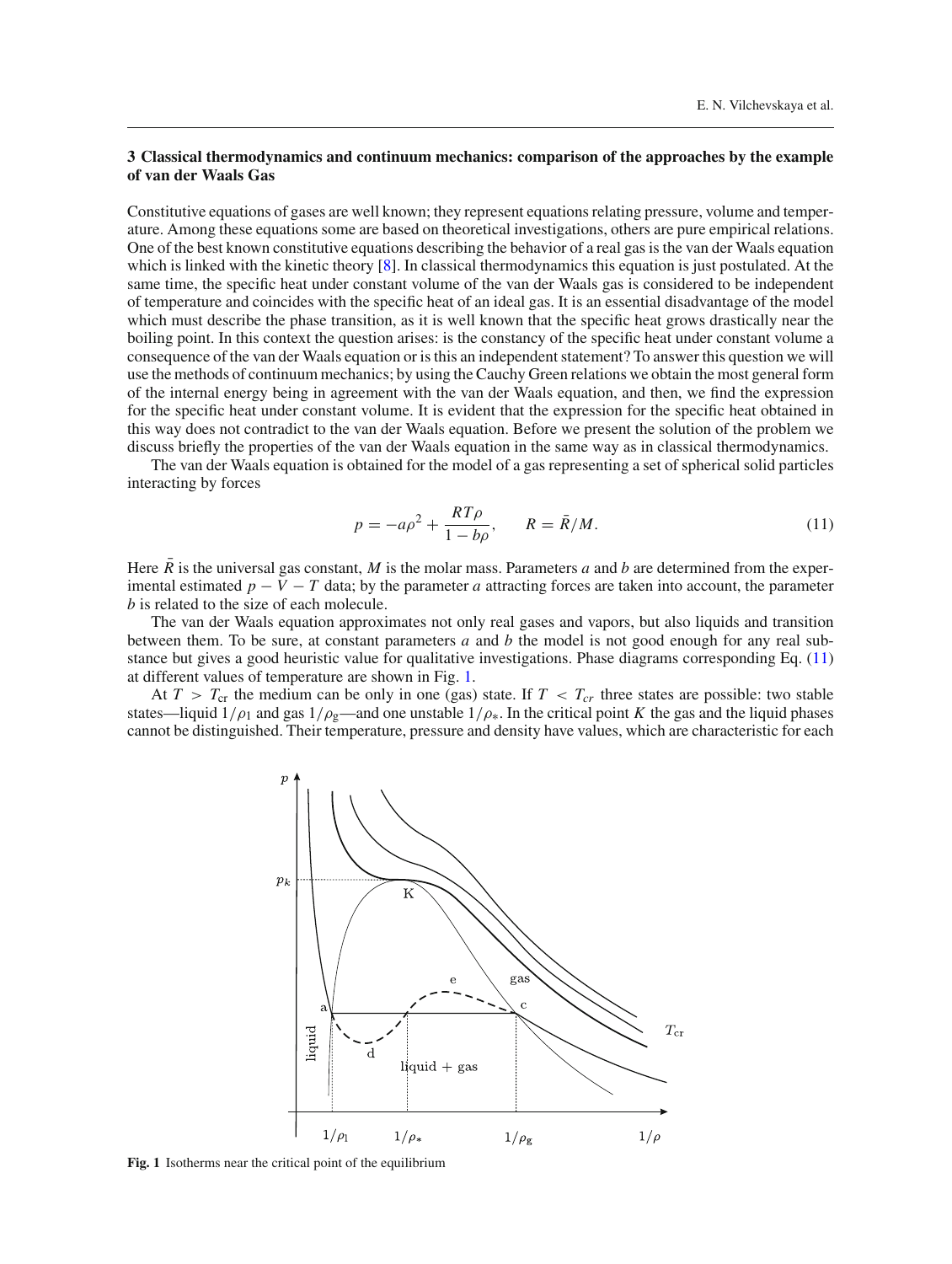phase. Points on the line ac are responsible for the equilibrium of the liquid and the saturated vapor. At low pressure the isotherm presents the properties of the gas. On the left hand side the approximately vertical part of the isotherm is responsible for the very small compressibility of the liquid. The parts ad and ec are responsible for the overheated liquid and the overcooled vapor (metastable state). The part ae is physically not admissible, since here at increasing pressure the volume is also increasing.

<span id="page-6-0"></span>The critical temperature and density are determined by the conditions

$$
-2a\rho + \frac{RT}{(1-b\rho)^2} = 0, \qquad -2a + \frac{2RTb}{(1-b\rho)^3} = 0.
$$
 (12)

Hence,

$$
T_{\rm cr} = \frac{8a}{27bR}, \qquad p_{\rm cr} = \frac{a}{27b^2}.
$$

For ordinary water  $T_{cr} = 647.096$  K,  $p_{cr} = 22.064$  MPa. Then,

$$
a = 1705.219862 \,\mathrm{Hm}^4 \,\mathrm{kg}^{-2}, \; b = 0.001692 \,\mathrm{m}^3 \,\mathrm{kg}^{-1}.
$$

From the conditions Eq. [\(12\)](#page-6-0) for the critical temperature and density it follows

$$
\rho_{cr} = \frac{1}{3b} = 197 \,\text{kg} \,\text{m}^{-3}.
$$

Note that it does not coincide with the critical density of water  $\rho_{cr} = 322 \text{ kg m}^{-3}$ .

Now we consider the van der Waals equation from the point of view of continuum mechanics. Let us find the most general form of the internal energy corresponding to the van der Waals equation. In accordance with Eq. [\(9\)](#page-4-4) the specific internal energy is a function of density and entropy, and the temperature is found as the derivative of the internal energy with respect to the entropy. Since the constitutive equation [\(11\)](#page-5-0) depends on the temperature we must pass on to another thermodynamic potential for which the temperature is an independent variable. Introducing the specific free energy  $f_* = u_* - T S_*$  we reduce the energy balance equation [\(8\)](#page-4-2) to the form

$$
\frac{\delta f_*}{\delta t} = \frac{p}{\rho^2} \frac{\delta \rho}{\delta t} - S_* \frac{\delta T}{\delta t}.
$$

This implies the Cauchy Green relations

$$
\frac{\partial f_*}{\partial \rho} = \frac{p}{\rho^2} = \frac{RT}{\rho - b\rho^2} - a, \qquad \frac{\partial f_*}{\partial T} = -S_*.
$$
 (13)

<span id="page-6-1"></span>Integrating Eq.  $(13)<sub>1</sub>$  $(13)<sub>1</sub>$  we obtain

$$
f_* = -a\rho + RT \ln \frac{\rho}{1 - b\rho} + g(T).
$$

From Eq.  $(13)$ <sub>2</sub> we have

$$
S_* = -R \ln \frac{\rho}{1 - b\rho} - g'(T).
$$

Consequently, for the van der Waals gas the specific internal energy takes the form

<span id="page-6-2"></span>
$$
u_* = -a\rho + g(T) - Tg'(T). \tag{14}
$$

In classical thermodynamics the free energy of the van der Waals gas is supposed to tend to free energy of the ideal gas when  $\rho \to 0$ . That is why, using the constitutive equation of the ideal gas  $p = RT\rho$ , the free energy of the van der Waals gas *<sup>f</sup>*<sup>∗</sup> can be expressed in terms of the free energy of the ideal gas *<sup>f</sup>* id ∗

$$
f_* = f_*^{\rm id} - RT \ln(1 - b\rho) - a\rho.
$$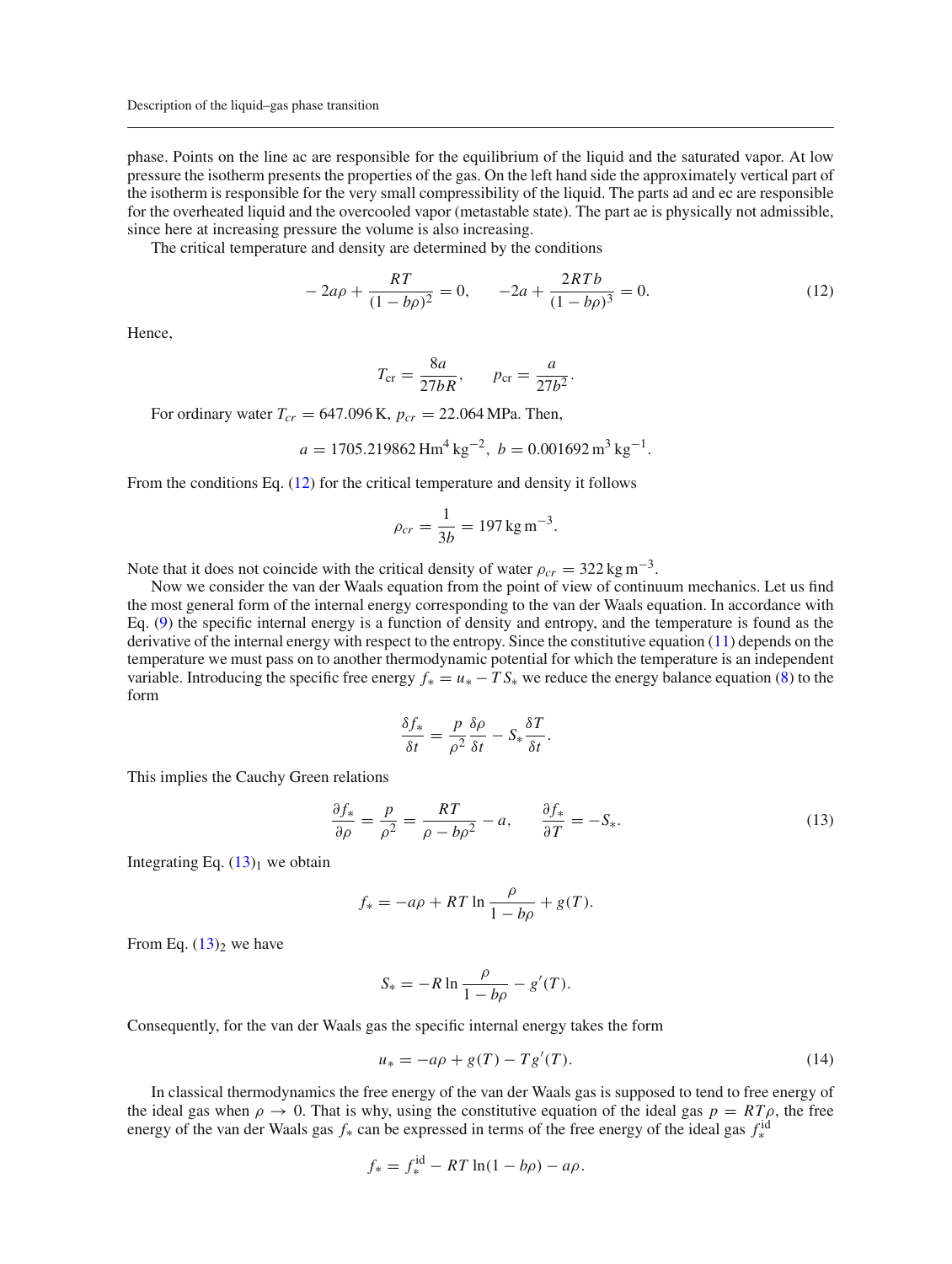

<span id="page-7-1"></span>**Fig. 2** Dependence of the specific heat on the temperature

Hence, by using the Gibbs–Helmholtz equation [\(15\)](#page-7-0) the internal energy of the van der Waals gas can be expressed in terms of the internal energy of the ideal gas  $u^{\text{id}}_*$  [\[41\]](#page-24-16)

<span id="page-7-0"></span>
$$
u_* = -T^2 \frac{\partial (f_*/T)}{\partial T} = u_*^{\text{id}} - a\rho. \tag{15}
$$

The internal energy of the ideal gas is usually considered to be a linear function of the temperature. In this case from Eq. [\(15\)](#page-7-0) we obtain that the specific heat of the van der Waals gas under constant volume  $c_v = \partial u_* / \partial T$ is constant and equal to the specific heat of the ideal gas. However, the energy supply does not lead to a temperature increase during boiling process. In the framework of classical thermodynamics this phenomenon can be explained only by a fast increase in the specific heat near the boiling point.

The expression for the internal energy [\(14\)](#page-6-2) allows us to obtain different forms of the dependence of the specific heat on temperature. In particular, choosing the function  $g(T)$  as

$$
g''(T) = -\frac{c_v^{\rm id} T^2}{(T - C)^3 + D},
$$

we obtain a non-monotone dependence of the specific heat from temperature (Fig. [2\)](#page-7-1). Here  $c_v^{\text{id}}$  is the specific heat of the ideal gas, and *C* and *D* are some parameters. This dependence well describes the experimental data at both the high and low temperatures, and it models also a significant increase in the specific heat near some fixed temperature. However, this temperature cannot be identified as the boiling point since the boiling point is not a constant and essentially depends on the pressure. Consequently, by means of the model of the van der Waals gas it is impossible to describe a significant increase in the specific heat near the boiling point.

At the end of the section we mention that the van der Waals equation badly describes the behavior of liquids. In particular it has a negative bulk modulus:

$$
K = \rho \frac{\partial p}{\partial \rho} = \frac{R\rho T}{(1 - b\rho^2)^2} - a\rho^2 = -3 \times 10^9 \text{ Pa}.
$$

Moreover, the model does not take into account the structure transitions occurring during the process of the phase transition. Consequently, the development of an alternative model describing the liquid–gas phase transition is an actual problem.

#### **4 Particle balance equation: chemical potential: equation of structural transformations**

Let us consider that during the phase transition some part of the energy supply is responsible for changing the number of particles. We are sure that this fact has to be taken into account when structural transitions are described. Therefore, instead of Eq. [\(5\)](#page-3-3) we use a more general equation containing an additional term accounting for structural transitions. Suppose that the thermal energy supply does not only lead to temperature, entropy, pressure and mass density changes but also lead to the number of particles changes because of agglomeration or the decomposition of them. In this case the mass of a particle  $m_0$  in the relation  $\rho = m_0 \eta$  is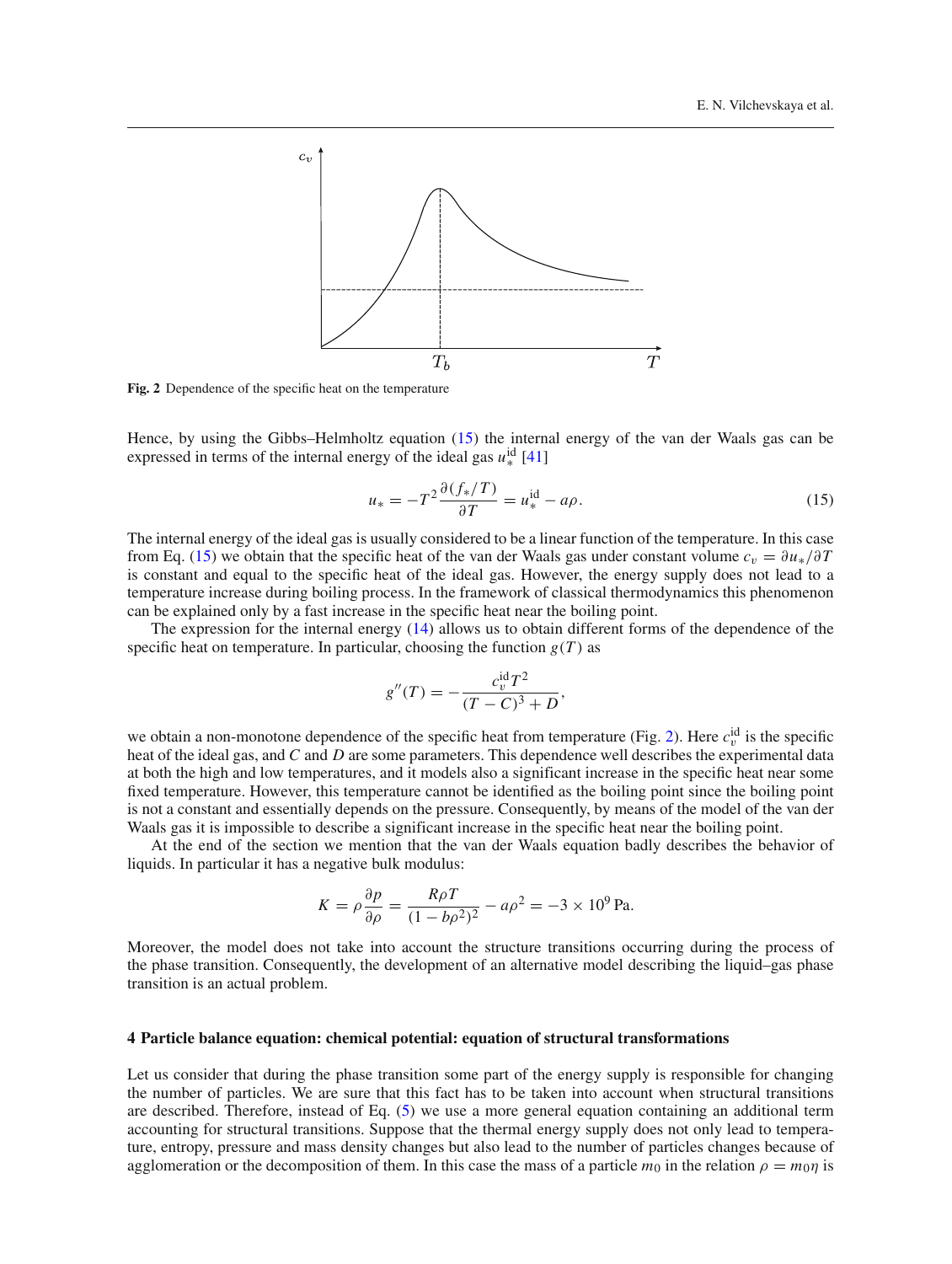not a constant and depends, for example, on the temperature. Then, the functions  $\eta$  and  $\rho$  become independent variables. The density of particle distribution  $\eta$  is determined by the particle balance equation which can be written by analogy to the mass balance equation [\(2\)](#page-3-0) with a source term. Thus, the particle balance equations takes the form [\[5,](#page-23-18)[50](#page-24-15)]

<span id="page-8-5"></span>
$$
\frac{\delta \eta}{\delta t} + \eta \nabla \cdot \mathbf{V} = \chi. \tag{16}
$$

Here  $\chi$  is the rate of particle production per unit volume.

Let us denote [\[50](#page-24-15)]

<span id="page-8-0"></span>
$$
\eta T \frac{\delta S}{\delta t} + \eta \frac{\delta \psi}{\delta t} = \nabla \cdot \mathbf{h} + \eta q. \tag{17}
$$

Analogous to the temperature and entropy,  $\eta$  and  $\psi$  appear in Eq. [\(17\)](#page-8-0) as conjugate variables. The density of particle distribution is a measurable quantity. Thus, Eq. [\(17\)](#page-8-0) is the combined equation of structural transitions (e.g. fragmentation) and heat conduction.

Inserting Eq. [\(17\)](#page-8-0) into Eq. [\(4\)](#page-3-2) we obtain the reduced energy balance equation in the sense of Zhilin's definition [\[50](#page-24-15)]

$$
\frac{\delta(\eta u)}{\delta t} = \frac{p + \eta u}{\rho} \frac{\delta \rho}{\delta t} + \eta T \frac{\delta S}{\delta t} + \eta \frac{\delta \psi}{\delta t}.
$$
\n(18)

From Eq. [\(18\)](#page-8-1) follow the Cauchy Green relations

<span id="page-8-1"></span>
$$
p = \rho^2 \frac{\partial}{\partial \rho} \left( \frac{\eta u}{\rho} \right), \quad T = \frac{1}{\eta} \frac{\partial (\eta u)}{\partial S}, \quad \eta = \frac{\partial (\eta u)}{\partial \psi}, \quad \eta u = \eta u(\rho, S, \psi). \tag{19}
$$

<span id="page-8-4"></span>It is important to notice that instead of Eq. [\(17\)](#page-8-0) we can introduce the following equation with the material derivative of the density of particle distribution instead of  $\frac{\delta \psi}{\delta t}$ 

$$
\eta T \frac{\delta S}{\delta t} + \bar{\psi} \frac{\delta \eta}{\delta t} = \nabla \cdot \mathbf{h} + \eta q. \tag{20}
$$

<span id="page-8-6"></span>In this case the reduced energy balance equation takes the form

<span id="page-8-7"></span><span id="page-8-2"></span>
$$
\frac{\delta(\eta u)}{\delta t} = \frac{p + \eta u}{\rho} \frac{\delta \rho}{\delta t} + \eta T \frac{\delta S}{\delta t} + \bar{\psi} \frac{\delta \eta}{\delta t},\tag{21}
$$

the internal energy becomes the function  $\eta u(\rho, S, \eta)$ , and the Cauchy Green relation for  $\bar{\psi}$  is written as

$$
\bar{\psi} = \frac{\partial(\eta u)}{\partial \eta}.
$$
\n(22)

In thermodynamics the derivative of the internal energy with respect to the number of particles is usually called chemical potential [\[18](#page-23-20)[,40\]](#page-24-2). Similar to [\(20\)](#page-8-2) expressions are given in the classical textbooks [\[27,](#page-23-21)[34](#page-24-17)[,35](#page-24-18),[40\]](#page-24-2). Quantities  $\psi$  and  $\bar{\psi}$  have, in general, a different sense. However,  $\psi$  being the variable conjugate to the density of particle distribution also can be treated as a chemical potential.

Which of the ways of the chemical potential introduction is more preferable? It is impossible to answer the question unambiguously because of the fact that the chemical potential as well as the entropy and the internal energy is immeasurable quantities. Immeasurable quantities are characteristics of a mathematical model, and they are necessary for obtaining some relations that connect measurable quantities. Consequently, the preference of this or that chemical potential definition is determined by specific features of the problems under consideration.<sup>1</sup>

Before using the proposed method for describing of processes in systems with a varying number of particles it is necessary to demonstrate that under certain choice of the internal energy the definitions [\(17\)](#page-8-0) and [\(20\)](#page-8-2) allow us to obtain the known constitutive equations for some simple models, in particular, for the ideal gas.

<span id="page-8-3"></span><sup>&</sup>lt;sup>1</sup> Details are presented in  $[24]$ .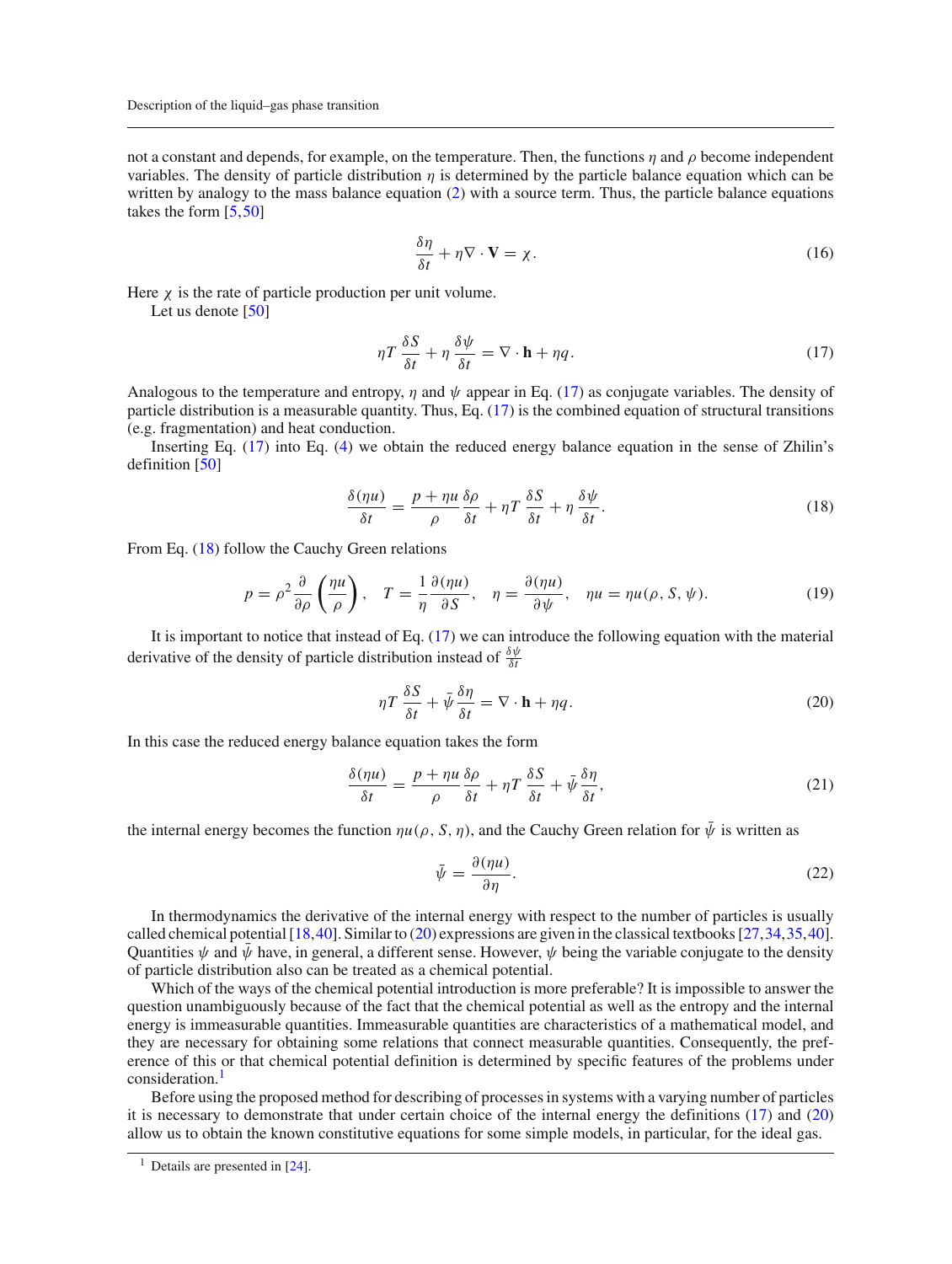At first we consider the definition [\(17\)](#page-8-0). Let us represent  $\eta u(\rho, S, \psi)$  as a sum of the internal energy of the ideal gas and the term linearly depending on  $\psi$ 

<span id="page-9-2"></span><span id="page-9-0"></span>
$$
\eta u = A \rho^{R/c_v^{\text{id}} + 1} e^{S/c_v^{\text{idM}}} + D \rho \psi. \tag{23}
$$

From Eq.  $(19)$ <sub>3</sub> it follows that

$$
\eta = D\rho,\tag{24}
$$

i.e. if the internal energy is defined by Eq. [\(23\)](#page-9-0), then the mass density and the density of particle distribution are not independent variables. Hence, the source term in Eq.  $(16)_2$  $(16)_2$  equals to zero.

<span id="page-9-1"></span>From Eqs.  $(19)_2$  $(19)_2$  and  $(19)_1$  it follows that

$$
T = \frac{A}{c_v^{\text{id}} DM} \rho^{R/c_v^{\text{id}}} e^{S/c_v^{\text{id}}}, \qquad p = RDM \ T\rho \tag{25}
$$

If we substitute  $D = 1/M$  relation  $(25)_2$  $(25)_2$  becomes the ideal gas law. If

$$
A = \frac{c_v^{id} T_0}{M} \rho_0^{-R/c_v^{id}} e^{-S_0/c_v^{id}},
$$

then from Eq.  $(25)_1$  $(25)_1$  follows the classical expression for the entropy of the ideal gas.

<span id="page-9-3"></span>
$$
S = S_0 + c_v^{\rm id} M \ln T / T_0 - \bar{R} \ln \rho / \rho_0.
$$
 (26)

To determine the function  $\psi$  it is necessary to split Eq. [\(17\)](#page-8-0) into two equations: the heat conduction equation and the equation of structural transitions

$$
\eta T \frac{\delta S}{\delta t} = \nabla \cdot \mathbf{h} + \eta q + Q, \qquad \eta \frac{\delta \psi}{\delta t} = -Q,\tag{27}
$$

<span id="page-9-5"></span>where *Q* characterizes the rate of energy exchange in the processes of the heat conductivity and the structural transitions. Since according to Eq. [\(24\)](#page-9-2) new particles in the system are not generated it may be assumed that  $Q = 0$ , i.e.  $\delta \psi / \delta t = 0$ .

Now we consider the definition of the chemical potential [\(20\)](#page-8-2). It is significant that in this case formulation [\(21\)](#page-8-6) of the reduced energy balance equation is valid only if mass density and the density of particle distribution are independent variables. When the particle masses are constant, we should use the reduced energy balance equation in the form

$$
\frac{\delta u_*}{\delta t} = \frac{p + \rho \bar{\psi}_*}{\rho^2} \frac{\delta \rho}{\delta t} + T \frac{\delta S_*}{\delta t},
$$

where  $\bar{\psi}_*$  is the chemical potential per unit mass. In this case the Cauchy Green relation for the chemical potential [\(22\)](#page-8-7) loses significance, and the chemical potential is determined by the equation of structural transitions

$$
\bar{\psi}_*\frac{\delta\rho}{\delta t}=-QM.
$$

On the other hand, the classical expression for the entropy of the ideal gas can be obtained from Eq. [\(21\)](#page-8-6) only in case of linear dependence of mass density on the density of particle distribution. Indeed, from Eq. [\(26\)](#page-9-3) it follows that

$$
T = C \left(\frac{\rho}{\rho_0}\right)^{R/c_v^{\text{id}}} e^{S/Mc_v^{\text{id}}}.
$$

<span id="page-9-4"></span>Integrating the Cauchy Green relation  $(19)_2$  $(19)_2$  for the case  $\eta u = \eta u(\rho, S, \eta)$  we obtain

$$
\eta u = C \eta M c_v^{\text{id}} \left(\frac{\rho}{\rho_0}\right)^{R/c_v^{\text{id}}} e^{S/M c_v^{\text{id}}} + a_1(\rho, \eta). \tag{28}
$$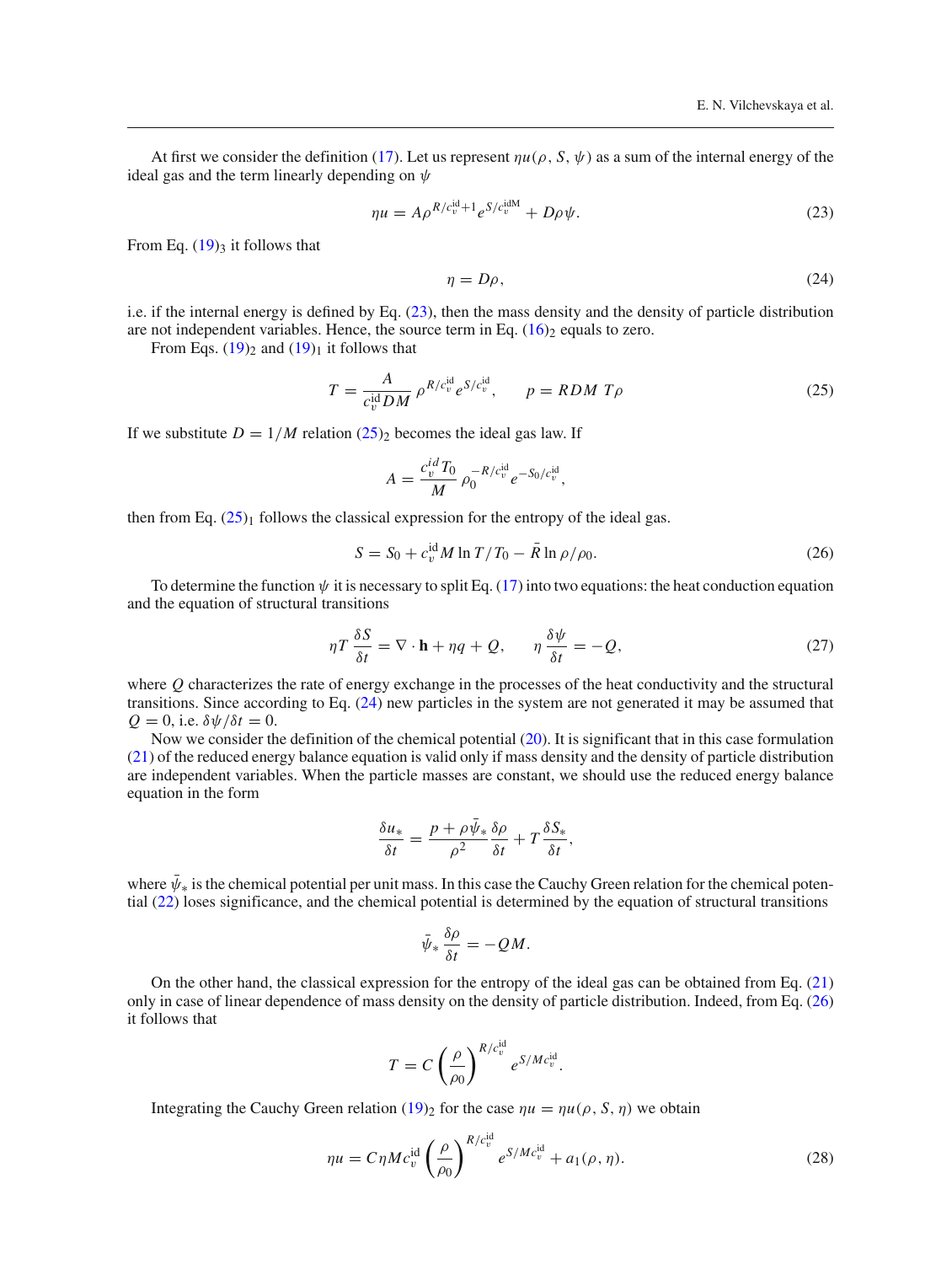For the ideal gas from Eq.  $(19)_1$  $(19)_1$  it follows that

$$
\frac{\partial}{\partial \rho} \left( \frac{\eta u}{\rho} \right) = R \frac{C}{\rho_0} \left( \frac{\rho}{\rho_0} \right)^{R/c_v^{\rm id} - 1} e^{S/Mc_v^{\rm id}}.
$$

Hence,

$$
\eta u = C \rho c_v^{\rm id} \left(\frac{\rho}{\rho_0}\right)^{R/c_v^{\rm id}} e^{S/Mc_v^{\rm id}} + \rho a_2(S, \eta). \tag{29}
$$

<span id="page-10-0"></span>The expressions [\(28\)](#page-9-4) and [\(29\)](#page-10-0) can be equal only if  $\rho = Mn$ .

Since entropy is an immeasurable quantity there is no necessity to postulate that the expression for the entropy of the ideal gas agrees with that one accepted in the equilibrium thermodynamics. If the internal energy is assigned, for example, as

$$
\eta u = A\eta \rho e^{(R\rho/\eta + S)/Mc_v^{\rm id}},
$$

then the constitutive equation for the pressure is the same as the equation of the ideal gas state, and

$$
u = c_v^{\rm id} T, \qquad \bar{\psi} = \left( M c_v^{\rm id} - R \frac{\rho}{\eta} \right) T, \qquad S = S_0 + c_v^{\rm id} (\ln T / T_0 - \ln \rho / \rho_0) - R \frac{\rho}{\eta}.
$$

Nevertheless, the introduction of the chemical potential by means of Eq. [\(17\)](#page-8-0) is more preferable since this allows us to pass on "standard" thermodynamic functions without any contradictions.

#### **5 Simplest models taking into account structural transformations in liquids and gases**

Before starting the study of the liquid–gas phase transition, we consider two models in which the structural transitions of the substance are taken into account. The models are very simple, and they cannot describe exactly the experimental facts. We consider these models in order to show the resources evolved from the introduction of the density of particle distribution as a new independent characteristic of the system.

The first model describes the behavior of a liquid at a temperature far from the boiling point. It is well known that the mechanical and thermodynamic parameters of liquids significantly depend on the temperature. This characteristic property distinguishes liquids from gases and solids possessing constant mechanical and thermodynamic parameters. We assume that the feature in question of a liquid is the result of structural transitions, namely the decrease in temperature is related to cluster formation, while the increase in temperature leads to the decomposition of clusters.

Let the internal energy has form

$$
\eta u = A\rho e^{c\rho + BS + k\psi} + C\rho^2 + D\rho\psi
$$

where *A*, *B*, *C* and *D* are parameters which should be estimated. Then, from the Cauchy Green relations  $(19)_{2,3}$  $(19)_{2,3}$  it follows that

<span id="page-10-2"></span>
$$
\eta T = AB\rho e^{c\rho + BS + k\psi}, \qquad \eta = Ak\rho e^{c\rho + BS + k\psi} + D\rho. \tag{30}
$$

<span id="page-10-1"></span>Thus, according to Eq. [\(30\)](#page-10-1) the ratio of the density of particle distribution to the mass density is a function of the temperature

$$
\frac{\eta}{\rho} = \frac{D}{1 - kT/B}.\tag{31}
$$

As temperature tends to  $B/k$  the function  $(31)$  rises steeply. However, we are interested in temperatures much lower than this value.

The constitutive equation for pressure takes the form

<span id="page-10-3"></span>
$$
p = \rho^2 \left( C + \frac{cDT}{B - kT} \right). \tag{32}
$$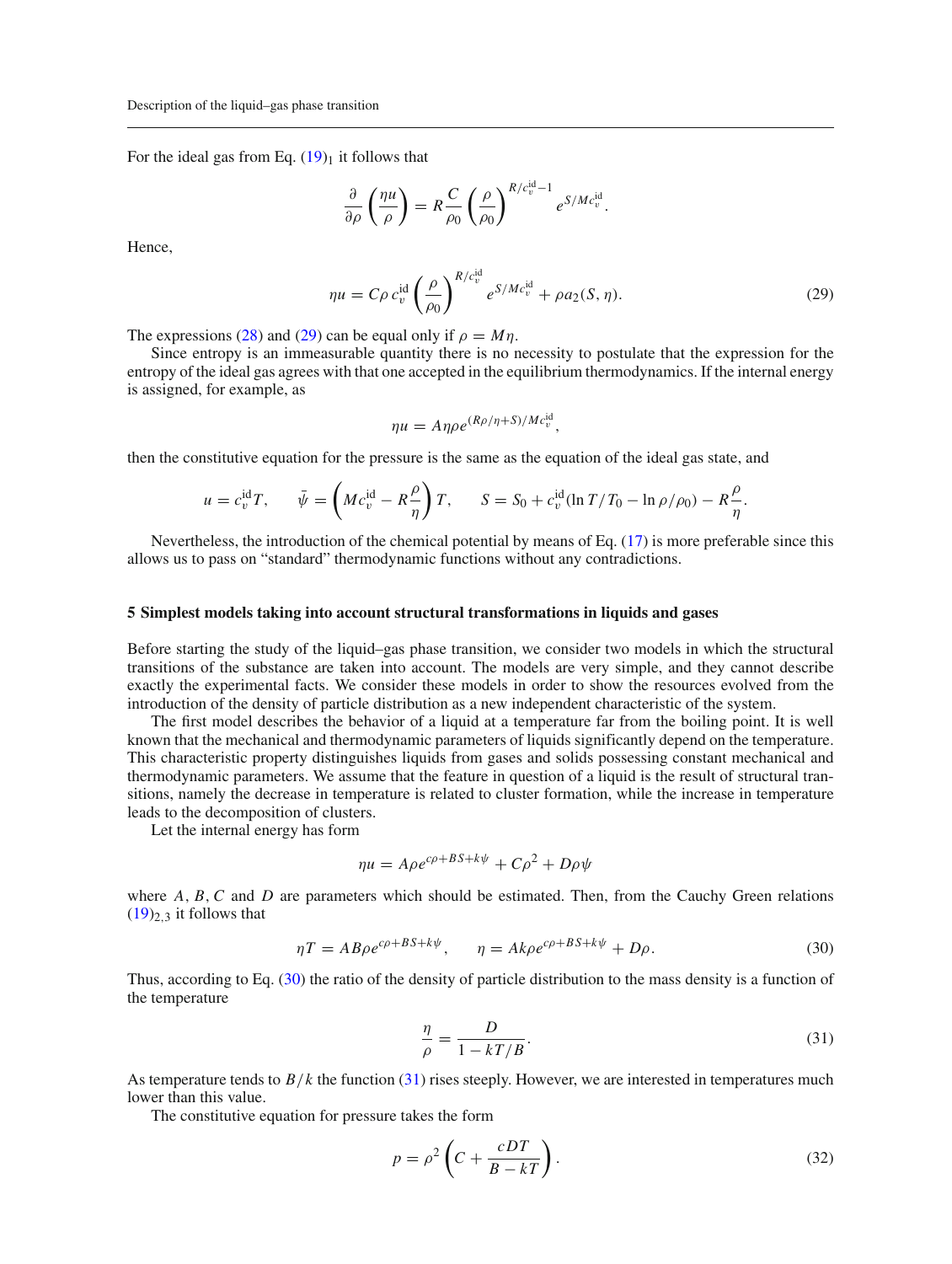

<span id="page-11-0"></span>**Fig. 3** Graphical representation of Eq. [\(32\)](#page-10-3) (note that the *right* branch will not discussed here)

Obvious that the term depending on temperature increases with increasing temperature (Fig. [3\)](#page-11-0). Hence, Eq. [\(32\)](#page-10-3) correctly describes the behavior of pressure in a liquid. Certainly, contribution of the term depending on temperature must be small in comparison with the term  $C\rho^2$  that remains when  $cD/k \ll C$ .

To find the specific heats we express the mass density of the internal energy in terms of temperature

$$
u_* = \frac{DT}{B - kT} + C\rho + D\psi.
$$

Taking into account that from Eq.  $(30)_1$  $(30)_1$  it follows that

$$
T'_{\psi} = \frac{k}{B}(B - kT)T,
$$

we obtain the expression for the specific heat under constant volume

$$
c_v = \frac{DB^2}{(B - kT)^2 kT}
$$
\n<sup>(33)</sup>

and the expression for the specific heat under constant pressure

<span id="page-11-1"></span>
$$
c_p = c_v + \frac{\sqrt{p} c^2 D^2 B^2 T}{2(B - kT)^4} \left( C + \frac{cDT}{B - kT} \right)^{-3/2}.
$$
 (34)

<span id="page-11-2"></span>Analysis of Eq. [\(33\)](#page-11-1) shows that  $c_v$  tends to infinity when *T* tends to zero or  $B/k$ , and  $c_v$  approaches the minimum value when  $T = B/(3k)$ . According to the experimental data  $c<sub>v</sub>$  decreases with increasing temperature. Consequently, Eq. [\(33\)](#page-11-1) correctly describes the behavior of the specific heat at constant volume when the temperature is less then  $B/(3k)$  but not very low. Analysis of Eq. [\(34\)](#page-11-2) shows that in this temperature range *cp* can both increase and decrease subject to parameters of the model. This fact "agrees qualitatively" with experimental data [\[21](#page-23-23),[25\]](#page-23-24) since the specific heat under constant pressure is known to decrease with increasing temperature in the case of most liquids and demonstrate non-monotone behavior in the case of water. Sketchy the dependence of the specific heats on temperature for two different *D* is shown in the Fig. [4.](#page-12-0)

Since the entropy and the chemical potential are immeasurable quantities, the equations to determine them can be excluded. In this case the system of equations describing the behavior of the medium consists of the constitutive equation for pressure  $(32)$  and Eq.  $(31)$  relating the ratio of the density of particle distribution to the mass density with the temperature. To close the system of equations we should add the equation of motion, the mass balance equation and the particle balance equation. The source term in the last equation is not equal to zero, and the constitutive equation for it should be formulated.

The second illustrative model describes the behavior of a gas when the temperature is much higher than the boiling point. It is known that a gas encloses both neutral molecules and some number of ions [\[42\]](#page-24-19).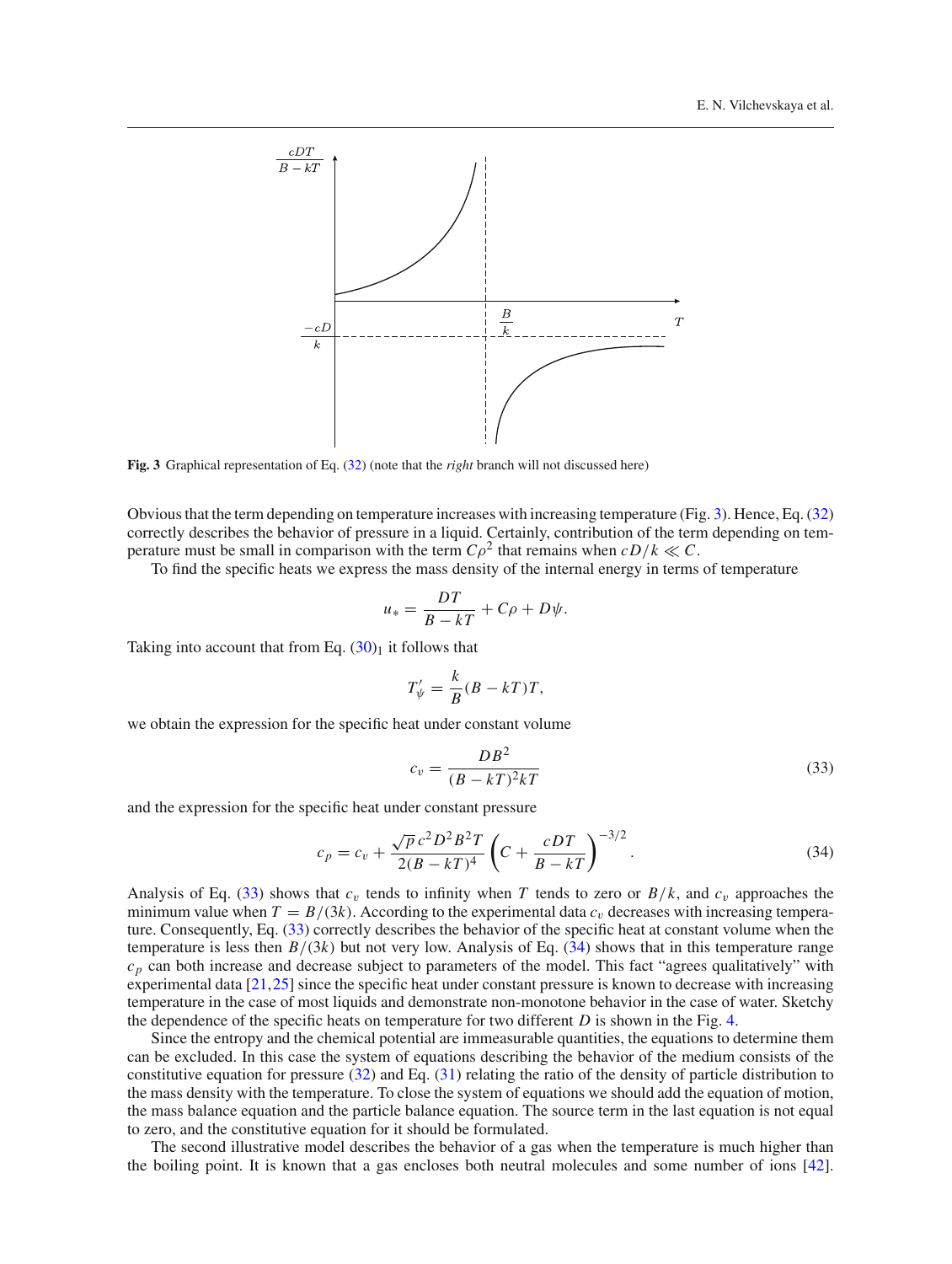

<span id="page-12-0"></span>**Fig. 4** Dependence of the specific heats on the temperature  $(D_0$  is constant)

Ions are generated by means of separating electrons from the neutral molecules, and they disappear as a result of combining with electrons and producing neutral molecules.

Let the internal energy has the form

$$
\eta u = A_1 \rho^{C+1} e^{BS} + A_2 \rho e^{k\psi}.
$$
\n(35)

<span id="page-12-2"></span>Then, using the Cauchy Green relations  $(19)_{1,2}$  $(19)_{1,2}$  we obtain

<span id="page-12-4"></span><span id="page-12-1"></span>
$$
p = A_1 C \rho^{C+1} e^{BS}, \qquad \eta T = A_1 B \rho^{C+1} e^{BS}, \tag{36}
$$

and hence,

$$
p = \frac{C}{B} \eta T = \frac{C}{B} \rho T \left(\frac{\eta}{\rho}\right). \tag{37}
$$

From Eq.  $(19)$ <sub>3</sub> it follows that

$$
\frac{\eta}{\rho} = kA_2 e^{k\psi}.\tag{38}
$$

<span id="page-12-5"></span>In view of Eqs.  $(35)$ ,  $(36)$ ,  $(38)$  we obtain the expressions for the specific heats

<span id="page-12-3"></span>
$$
c_v = \frac{1}{B} \frac{\eta}{\rho} + \left(\frac{T}{B} + \frac{1}{k}\right) \left(\frac{\partial(\eta/\rho)}{\partial T}\right)_{\rho},
$$
  

$$
c_p = \frac{C + 1}{B} \frac{\eta}{\rho} + \left(\frac{C + 1}{B} T + \frac{1}{k}\right) \left(\frac{\partial(\eta/\rho)}{\partial T}\right)_{p}.
$$
 (39)

It is easy to see that when  $\eta/\rho$  = const the constitutive equation [\(37\)](#page-12-4) passes into the ideal gas law, and the specific heats turn out to be constant. To correct the expressions [\(37\)](#page-12-4), [\(39\)](#page-12-5) for variable ratio  $\eta/\rho$  it is necessary to apply the mass balance equation and the particle balance equation. It is easy to show that from Eq. [\(16\)](#page-8-5) it follows that [\[50\]](#page-24-15)

<span id="page-12-6"></span>
$$
\frac{\delta z}{\delta t} = \frac{\chi}{\eta}, \qquad z = \ln\left(\frac{\rho_0 \eta}{\rho \eta_0}\right),\tag{40}
$$

where  $\rho_0$  and  $\eta_0$  are the initial distributions of mass and particles. According to Eq. [\(38\)](#page-12-3) linear dependence between new variable *z* and the chemical potential is

$$
z=k(\psi-\psi_0).
$$

Comparing the equation of structural transitions  $(27)_2$  $(27)_2$  with Eq. [\(40\)](#page-12-6) we obtain

$$
\chi=-k\,Q.
$$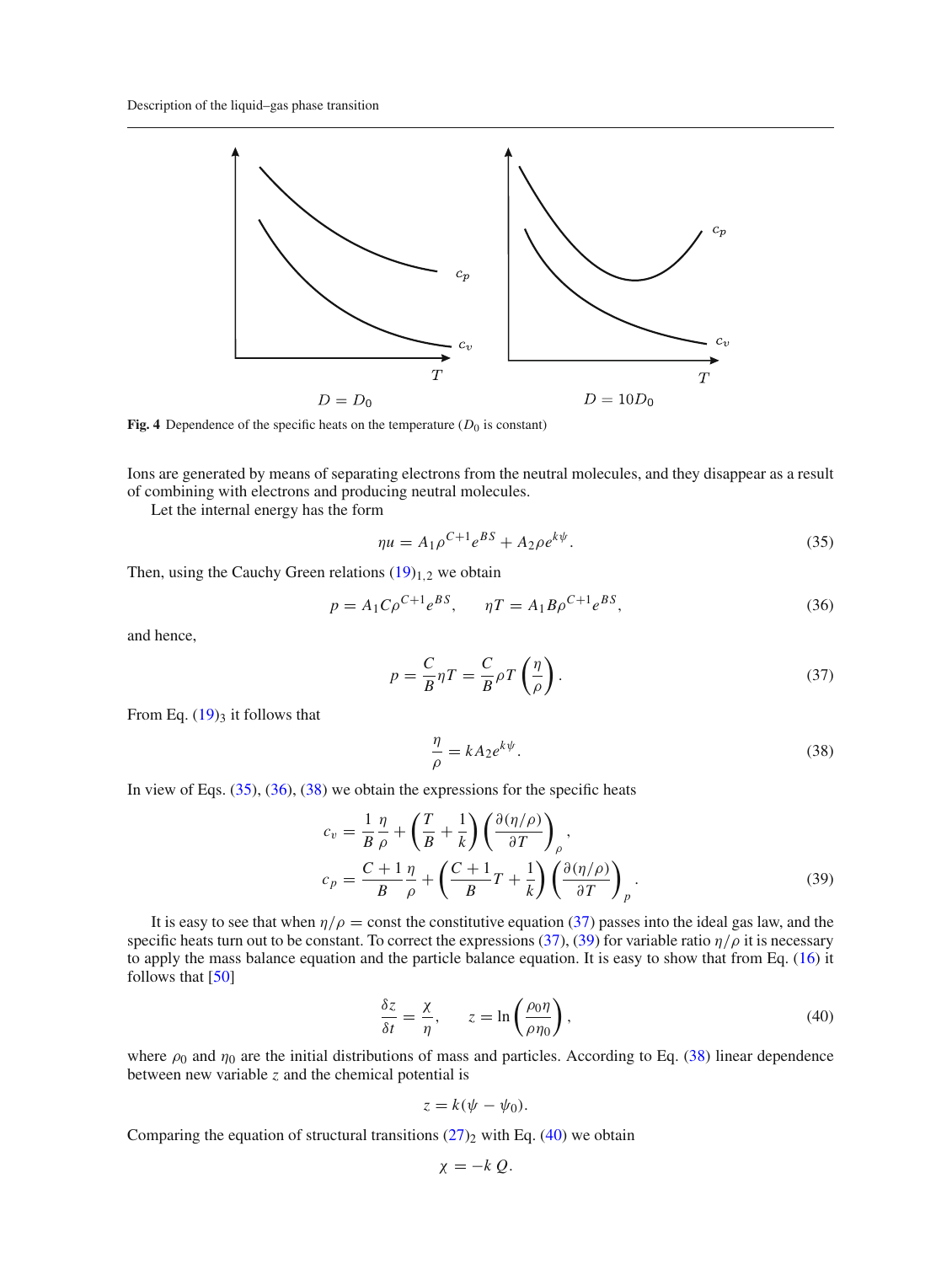

<span id="page-13-0"></span>**Fig. 5** Dependence of the ratio  $\eta/\rho$  on temperature

Of course, the obtained relation between the exchange heat and the source term in the particle balance equation is governed by the special choice of the expression for the internal energy. However, for any form of the internal energy the constitutive equations for *Q* and χ cannot be independent. There are two variants. Either we formulate the constitutive equation for *Q* and in this case the particle balance equation allows us to determine  $\chi$ , or we formulate the constitutive equation for  $\chi$ , and then, the equation of structural transitions allows us to find *Q*. Theoretically, a third variant exists. We can arbitrarily choose the constitutive equations for *Q* and χ, but in this case there is no freedom in choosing internal energy.

#### **6 Description of the liquid–gas phase transition in view of structure transformations: variant 1**

Let us discuss a method of describing the liquid–gas phase transition based on the assumption that the particle is either a single molecule or a cluster of several molecules. According to our supposition the ratio  $\eta/\rho$  does not depend on the temperature at sufficiently low temperatures that corresponds to the liquid state of matter and at sufficiently high temperatures that corresponds to the gaseous state of matter. Near the boiling point the ratio  $\eta/\rho$  should change abruptly. That behavior of function  $\eta/\rho$  is shown in Fig. [5.](#page-13-0)

The behavior of function  $\eta/\rho$  is determined by Eq. [\(40\)](#page-12-6) which can be rewritten in the form

$$
\frac{\delta}{\delta t}\left(\frac{\eta}{\rho}\right)=\frac{\chi}{\rho}.
$$

In order that the number of particles starts to change abruptly in the neighborhood of the boiling point, the source term in the particle balance equation must depend on the temperature and has the localized burst near *T<sub>b</sub>*. In addition to that the change of particle number has to stop when  $\eta/\rho$  achieves a certain value:  $n_l$  for a liquid and  $n_g$  for a gas. It means that the source term has to be proportional to the difference  $\eta/\rho - n_g$  at heating and to  $\eta/\rho - n_l$  at cooling. The following function has the listed properties:

$$
\chi = Me^{-\frac{(T-T_b)^2}{\varepsilon_1 T_b^2}} \left[ \left( \frac{\eta}{\rho} - n_l \right) e^{\frac{\text{sign}(q+\nabla \cdot \mathbf{h})}{\varepsilon_2}} + \left( n_g - \frac{\eta}{\rho} \right) e^{\frac{\text{sign}(q+\nabla \cdot \mathbf{h})}{\varepsilon_2}} \right].
$$
 (41)

<span id="page-13-1"></span>Here the parameter  $\varepsilon_1$  has to be small enough that the function  $e$  $-\frac{(T-T_b)^2}{\epsilon_1 T_b^2}$  could be an approximation of the Dirac delta function  $\delta(T - T_b)$ . The parameter  $\varepsilon_2$  should be chosen so that  $e^{-1/\varepsilon_2} \ll e^{1/\varepsilon_2}$ . Parameters  $\varepsilon_1$  and  $\varepsilon_2$  have to be positive.

Function *M* determines the rate of change of  $\eta/\rho$  and has to depend on the heat supply velocity. We can take it in the form:

$$
M = \frac{\eta q + \nabla \cdot \mathbf{h}}{\varepsilon H},
$$

where *H* is the specific heat of vaporization.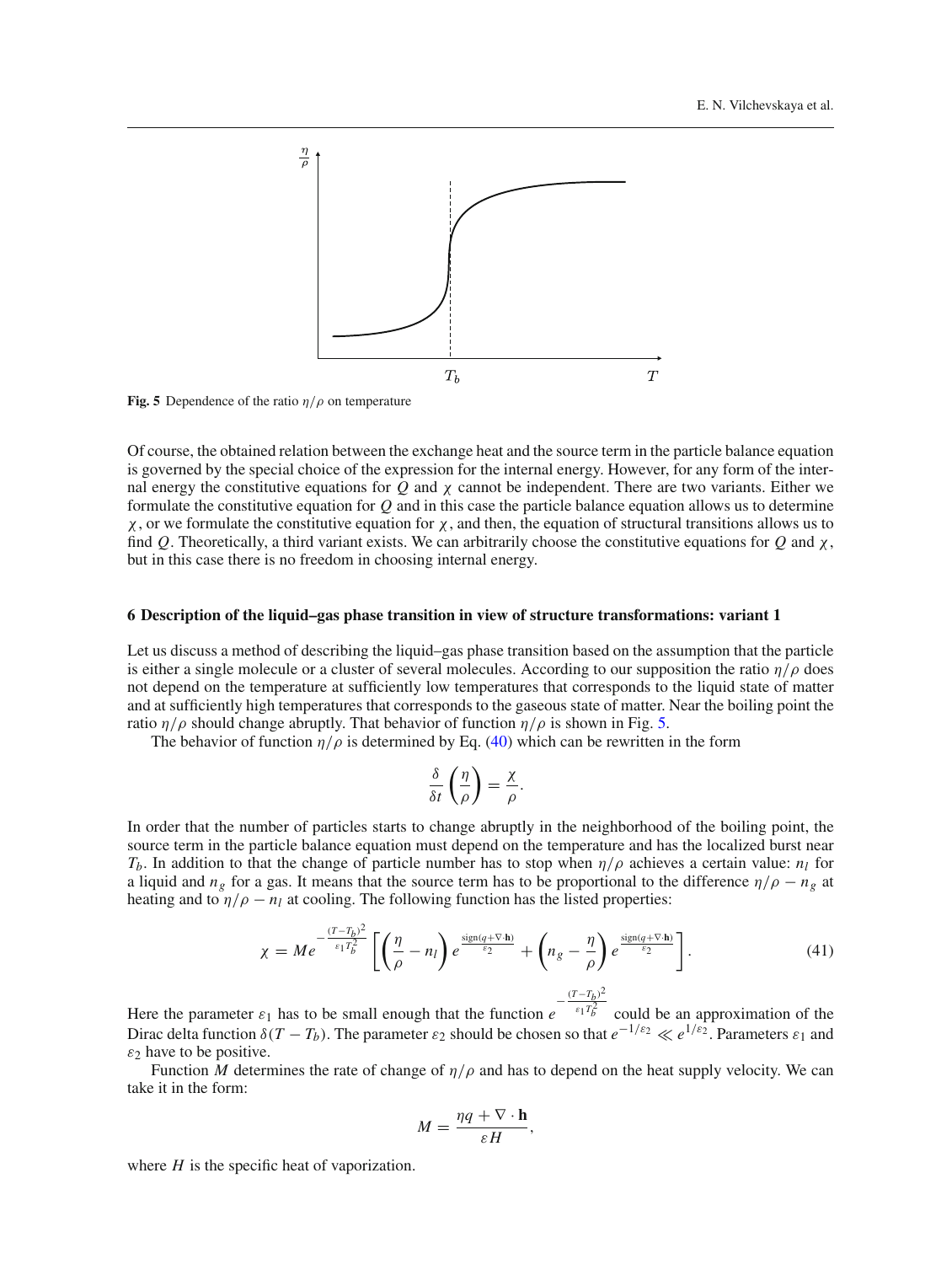To explain the choice let us consider the vaporization process in a homogeneous system at  $T = T_b$  and suppose that the heat is supplied only into the particles of the medium. Then,  $\mathbf{h} = 0$ , and the source term has a form:

$$
\chi = \frac{\eta q}{\varepsilon H} \left( n_g - \frac{\eta}{\rho} \right).
$$

From Eq. [\(41\)](#page-13-1) it follows that

$$
\frac{\mathrm{d}(\eta/\rho)}{\mathrm{d}t} = \frac{q_*}{\varepsilon H} \left( n_g - \frac{\eta}{\rho} \right)
$$

where  $q_*$  is the heat supply velocity per unit mass.

Integration of this equation with an initial condition

$$
\left.\frac{\eta}{\rho}\right|_{t=t_0} = n_l
$$

results:

$$
n_g - \frac{\eta}{\rho} = (n_g - n_l) \exp\left(-\frac{1}{\varepsilon H} \int\limits_{t_0}^t q_* \, \mathrm{d}t\right).
$$

Taking into account that  $\int_{t_0}^{t_1} q_* dt = H$ , where  $t_1$  is a time when the whole liquid is vaporized, one can see that the parameter  $\varepsilon$  characterizes how close the ratio  $\eta/\rho$  will be to  $n_g$  with  $t \to t_1$ .

Now we are able to introduce an internal energy corresponding to liquid and gaseous states and phase transition between them. It has to posses a few characteristic features of the model. First, the constitutive equation for pressure must be similar the van der Waals equation in the area of gaseous state, weakly depend on temperature in the area of liquid state, and the pressure must not stepwise change in the neighborhood of the boiling point. Second, the specific heat at constant volume corresponding to the matter in liquid state must be larger than the one corresponding to the matter in gaseous state. Let us define the internal energy as

<span id="page-14-0"></span>
$$
\eta u = \rho g(Y) + \rho h(X) + \rho f_3(\rho),
$$
  
\n
$$
Y = f_1(\rho) e^{BS + k_1 \psi}, \qquad X = f_2(\rho) e^{k_2 \psi},
$$
  
\n
$$
g(Y) = \sqrt{A_1 + Y}, \qquad h(X) = -\sqrt{A_2 + X}.
$$
\n(42)

Here  $A_i$ ,  $k_i$  and  $B$  are constants that have to be identified.

<span id="page-14-2"></span>Substituting Eq. [\(42\)](#page-14-0) into the Cauchy Green relations [\(19\)](#page-8-4) we obtain

$$
T = \frac{\rho}{\eta} g'(Y)BY, \quad \eta = \rho g'(Y)k_1Y + \rho h'(X)k_2X \quad \Rightarrow \quad \frac{\eta}{\rho} = \frac{Bk_2}{B - k_1T} Xh'(X),
$$
  

$$
p = \rho^2 g'(Y) \frac{\partial Y}{\partial \rho} + \rho^2 h'(X) \frac{\partial X}{\partial \rho} + \rho^2 f'_3(\rho)
$$
  

$$
= \rho^2 \left( \frac{T}{B} \left( \frac{f'_1(\rho)}{f_1(\rho)} - \frac{k_1}{k_2} \frac{f'_2(\rho)}{f_2(\rho)} \right) + \frac{1}{k_2} \frac{f'_2(\rho)}{f_2(\rho)} \right) \frac{\eta}{\rho} + \rho^2 f'_3(\rho).
$$
 (43)

Note that  $\eta/\rho$  has to be positive. Since  $h'(X)$  is negative we assume that function  $X < 0$ .

Let us rewrite the constitutive equation for the pressure in a more suitable form. For that we split it into two terms in such a way that one of them is small in case of liquid and another is small in case of gas

<span id="page-14-1"></span>
$$
p = f_4(\rho) T \frac{m_0 \eta}{\rho} + f_5(\rho) \left( 1 - \frac{m_0 \eta}{\rho} \right),
$$
(44)  

$$
f_4 = \frac{\rho^2}{m_0} \frac{1}{B} \left( \frac{f'_1(\rho)}{f_1(\rho)} - \frac{k_1}{k_2} \frac{f'_2(\rho)}{f_2(\rho)} \right), \qquad f_5 = \rho^2 f'_3(\rho).
$$
  

$$
\frac{\rho^2}{m_0} \frac{1}{k_2} \frac{f'_2(\rho)}{f_2(\rho)} + \rho^2 f'_3(\rho) = 0
$$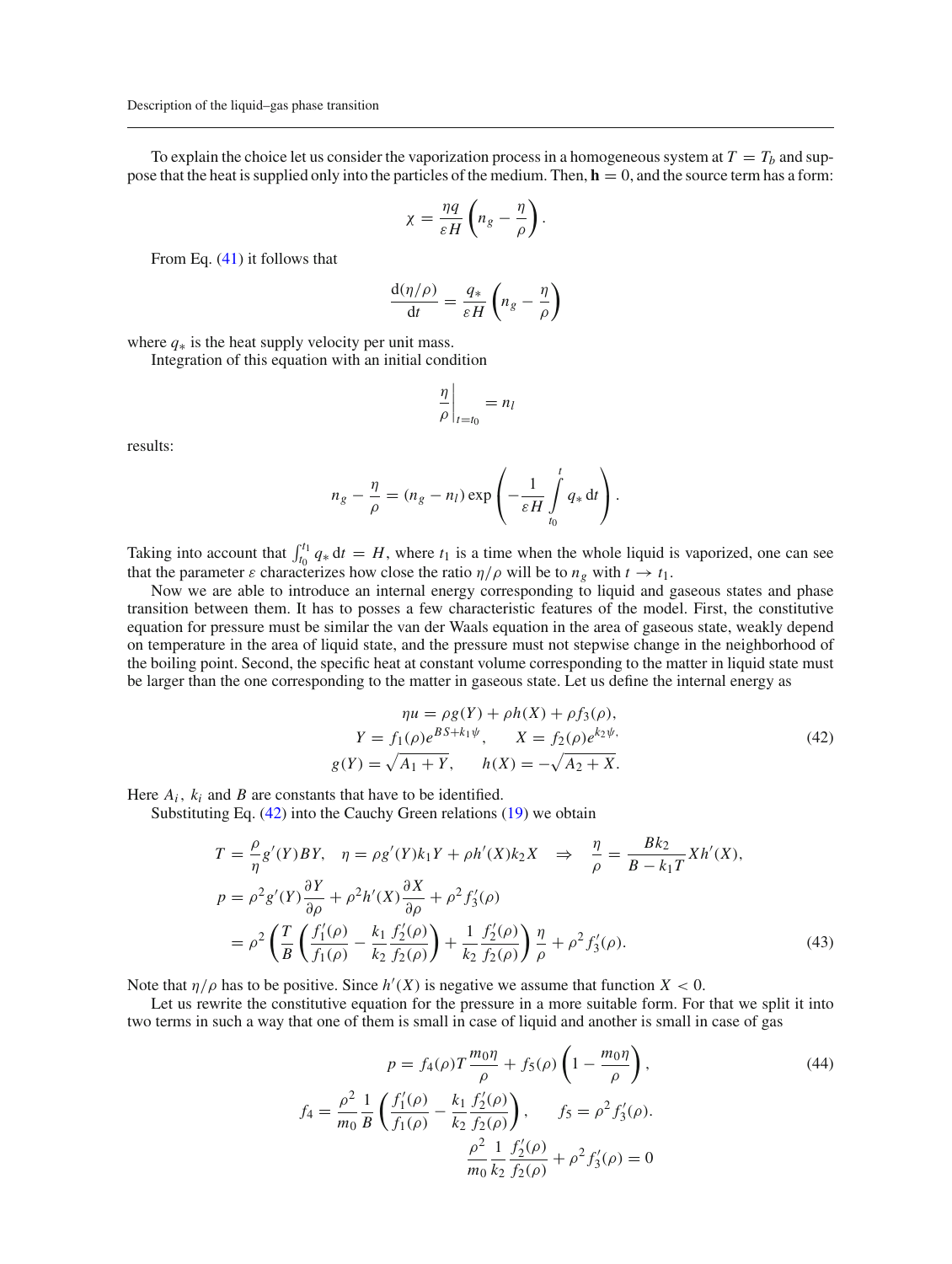Here  $m_0$  is the normalizing factor such that the ratio  $m_0\eta/\rho$  is near to 1 for the gas and near to zero for the liquid. Thus, the pressure of the gas is determined mainly by the first term of Eq. [\(44\)](#page-14-1), the pressure of the liquid is determined mainly by the second term of this equation. Let us give a concrete expression to functions  $f_i(\rho)$ .

Suppose that the gas pressure is determined by the first term of the van der Waals equation and assume that a liquid is described in a way similar to the Tumlirz constitutive equation, i.e.

$$
p = \frac{RT\rho}{1 - b\rho} \frac{m_0 \eta}{\rho} + \left(\frac{\lambda \rho^2}{1 - b\rho} - a\rho^2\right) \left(1 - \frac{m_0 \eta}{\rho}\right),\tag{45}
$$

<span id="page-15-0"></span>where  $\lambda$ , *r* and *a* are parameters of the constitutive equations. Since the term  $-a\rho^2$  in van der Waals equation stays for a liquid, we relate it to the liquid part of the pressure.

<span id="page-15-2"></span>Then, we obtain:

$$
f_1(\rho) = C_1 \left( \frac{\rho}{1 - b\rho} \right)^{m_0 BR} (1 - b\rho)^{m_0 k_1 \lambda/b} e^{m_0 k_1 a\rho},
$$
  
\n
$$
f_2(\rho) = C_2 (1 - b\rho)^{m_0 k_2 \lambda/b} e^{m_0 k_2 a\rho}, \qquad f_3(\rho) = -\frac{\lambda}{b} \ln(1 - b\rho) - a\rho + C_3,
$$
\n(46)

where  $C_1$ ,  $C_3$  and  $C_2$  < 0 are dimensional integral constants that do not appear in the final equations.

Using the condition of equality of the pressure in the liquid and gas at the boiling point we find the dependence of boiling point  $T_b$  on the mass densities of the liquid and gas:

$$
f_4(\rho_g)T_b \left(\frac{m_0 \eta}{\rho}\right)_g + f_5(\rho_g) \left[1 - \left(\frac{m_0 \eta}{\rho}\right)_g\right]
$$
  
=  $f_4(\rho_l)T_b \left(\frac{m_0 \eta}{\rho}\right)_l + f_5(\rho_l) \left[1 - \left(\frac{m_0 \eta}{\rho}\right)_l\right],$ 

where  $\rho_g$  and  $\rho_l$  are the mass densities of the liquid and gas, respectively.

Expressing, for example,  $\left(\frac{m_0\eta}{\rho}\right)$  $\lambda$ *g* in terms of the pressure with the help of the constitutive equation [\(45\)](#page-15-0)

we can obtain the dependence of the boiling temperature on pressure.

Let us determine the specific heats under constant volume for a gas and a liquid. According to the definition the specific heat under constant volume is determined as a partial derivative of the mass density of the internal energy  $u_* = u(T, \rho, \eta/\rho)$  with respect to the temperature. By using Eq. [\(42\)](#page-14-0) we obtain

$$
c_v = \frac{\partial}{\partial T} \left( \frac{\eta u}{\rho} \right) = \frac{\partial g(Y)}{\partial T} + \frac{\partial h(X)}{\partial T}.
$$
 (47)

<span id="page-15-3"></span>From Eqs. [\(43\)](#page-14-2), [\(42\)](#page-14-0) follows that the function  $g(Y)$  and  $h(X)$  are found as roots of quadratic equations. Since  $g(Y)$  has to be positive and  $h(X)$  negative we get:

$$
g = \frac{T}{B} \frac{\eta}{\rho} + \sqrt{\left(\frac{T}{B} \frac{\eta}{\rho}\right)^2 + A_1},
$$
  

$$
h = \frac{B - k_1 T}{B k_2} \frac{\eta}{\rho} - \sqrt{\frac{(B - k_1 T)^2}{k_2^2 B^2} \left(\frac{\eta}{\rho}\right)^2 + A_2}.
$$

The condition  $\frac{B - k_1 T}{l}$  $\frac{R_1 R}{k_2 B} > 0$  is assumed. Then,

<span id="page-15-1"></span>
$$
c_v = \frac{1}{B} \left( 1 - \frac{k_1}{k_2} \right) \frac{\eta}{\rho} + \frac{1}{B} \left( \frac{T}{\sqrt{(T\eta/\rho)^2 + A_1 B^2}} + \frac{k_1}{k_2} \frac{B - k_1 T}{k_2 B} \frac{1}{\sqrt{\left( \frac{B - k_1 T}{k_2 B} \frac{\eta}{\rho} \right)^2 + A_2}} \right) \left( \frac{\eta}{\rho} \right)^2.
$$
\n(48)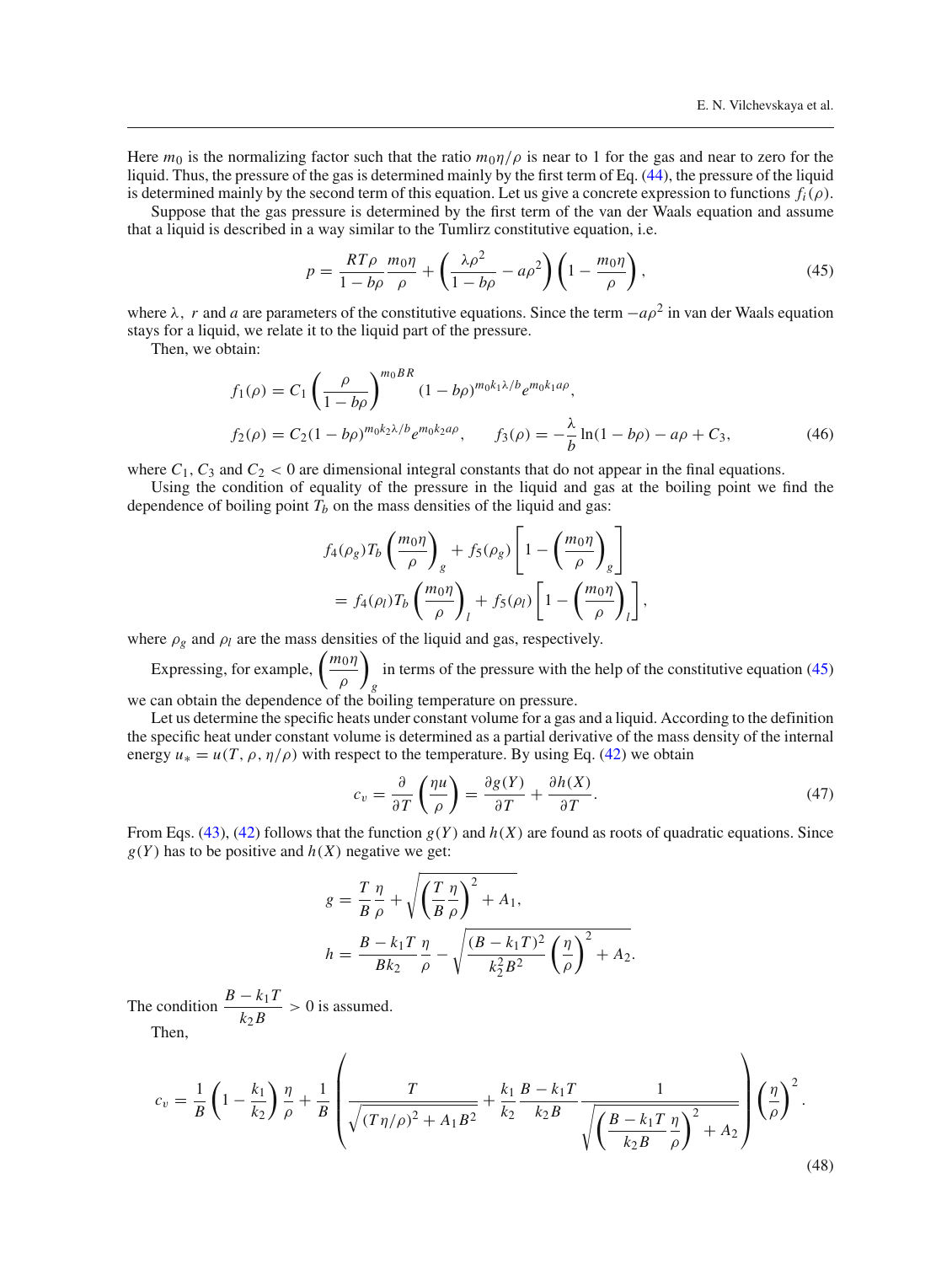Note that the specific heat is proportional to  $\eta/\rho$ . It was assumed that  $n_g > n_l$ , at the same time  $c_v^g < c_v^l$ . It means that the coefficient on  $\eta/\rho$  has to decrease significantly with the temperature increasing. This in turn may complicate the model parameters' determination.

Taking into account that the large values of  $\eta/\rho = n_g$  correspond to the gaseous state we obtain the approximate formula for the specific heat of the gas:

<span id="page-16-3"></span>
$$
c_v^g = \frac{n_g}{B} \left( 1 + \frac{n_g T}{\sqrt{n_g^2 T^2 + A_1 B^2}} \right). \tag{49}
$$

.

The expression for the specific heat of the liquid can be obtained by putting  $\eta/\rho = n_l$  in Eq. [\(48\)](#page-15-1).

To rewrite the combined equation of structural transitions and heat conduction [\(17\)](#page-8-0) in terms of the control variables, we have to express  $\eta T \frac{\delta S}{\delta t}$  $\frac{\delta S}{\delta t} + \eta \frac{\delta \psi}{\delta t}$  $\frac{\partial \phi}{\partial t}$  in terms of *T*,  $\rho$  and  $\eta/\rho$ . From the Eq. [\(42\)](#page-14-0) one can find:

$$
\frac{\delta \psi}{\delta t} = \frac{1}{k_2} \left( \frac{1}{X} \frac{\delta X}{\delta t} - \frac{f'_2(\rho)}{f_2(\rho)} \frac{\delta \rho}{\delta t} \right),\n\n\frac{\delta S}{\delta t} = \frac{1}{B} \left( \frac{1}{Y} \frac{\delta Y}{\delta t} - \frac{k_1}{k_2} \frac{1}{X} \frac{\delta X}{\delta t} + \left( \frac{k_1}{k_2} \frac{f'_2(\rho)}{f_2(\rho)} - \frac{f'_1(\rho)}{f_1(\rho)} \right) \frac{\delta \rho}{\delta t} \right)
$$

By help of Eq. [\(46\)](#page-15-2) the combined equation of structural transitions and heat conduction has the form:

$$
\rho \frac{\delta g}{\delta t} + \rho \frac{\delta h}{\delta t} + \left( \frac{\lambda \rho - RT}{1 - b\rho} - a\rho \right) \frac{m_0 \eta}{\rho} \frac{\delta \rho}{\delta t} = \nabla \cdot \mathbf{h} + \eta q.
$$

It is seen that the input of the density change term in the equation of structural transitions and the heat conduction in the case of the liquid phase is very small.

<span id="page-16-4"></span>Taking into account Eq. [\(47\)](#page-15-3) for the specific heat, we can rewrite the combined equation of structural transitions and heat conduction as follows:

$$
\rho c_v \frac{\delta T}{\delta t} + \rho \frac{\partial (g+h)}{\delta (\eta/\rho)} \frac{\delta (\eta/\rho)}{\delta t} + \left( \frac{\lambda \rho - RT}{1 - b\rho} - a\rho \right) \frac{m_0 \eta}{\rho} \frac{\delta \rho}{\delta t} = \nabla \cdot \mathbf{h} + \eta q. \tag{50}
$$

#### 6.1 The material parameter identification

Now we determine the material parameters of the model for a water vapor phase transition in a homogeneous system.<sup>2</sup>

Since the bulk modulus is defined as  $K = \rho \frac{\partial p}{\partial \rho}$  we can get the equation:

$$
K_w = \frac{R\rho_0 T_0}{(1 - b\rho_0)^2} m_0 n_l + \left(\frac{\lambda \rho_0^2 (2 - b\rho_0)}{(1 - b\rho_0)^2} - 2a\rho_0^2\right) (1 - m_0 n_l)
$$
(51)

<span id="page-16-1"></span>where  $K_w = 2.2 \times 10^9$  Pa and  $\rho_0 = 997.8$  kg m<sup>-3</sup> are bulk modulus and mass density of water at room temperature  $T_0 = 295$  K.

From the expression for the thermal expansion  $\alpha = \frac{1}{K}$ ∂*p*  $\frac{\partial P}{\partial T}$  it follows that

<span id="page-16-2"></span>
$$
\frac{RT_0\rho_0}{1 - b\rho_0}m_0n_l = \alpha_w K_w,\tag{52}
$$

where  $\alpha_w = 3 \times 10^{-4}$  is the coefficient of water thermal expansion at room temperature.

To determine the parameters we have to choose the normalizing factor  $m_0$  and the coefficient *b* that is related to the molecule size. Following [\[15\]](#page-23-25), we suppose that  $b = 0.007 \text{ m}^3 \text{ kg}^{-1}$ . Let us choose the normalizing factor as the atomic mass of water multiplied by  $10^{26}$ . Thus,  $m_0 = 3$  kg. Note that the parameter  $m_0$ 

<span id="page-16-0"></span><sup>&</sup>lt;sup>2</sup> The experimental data are taken from  $[47]$  $[47]$ .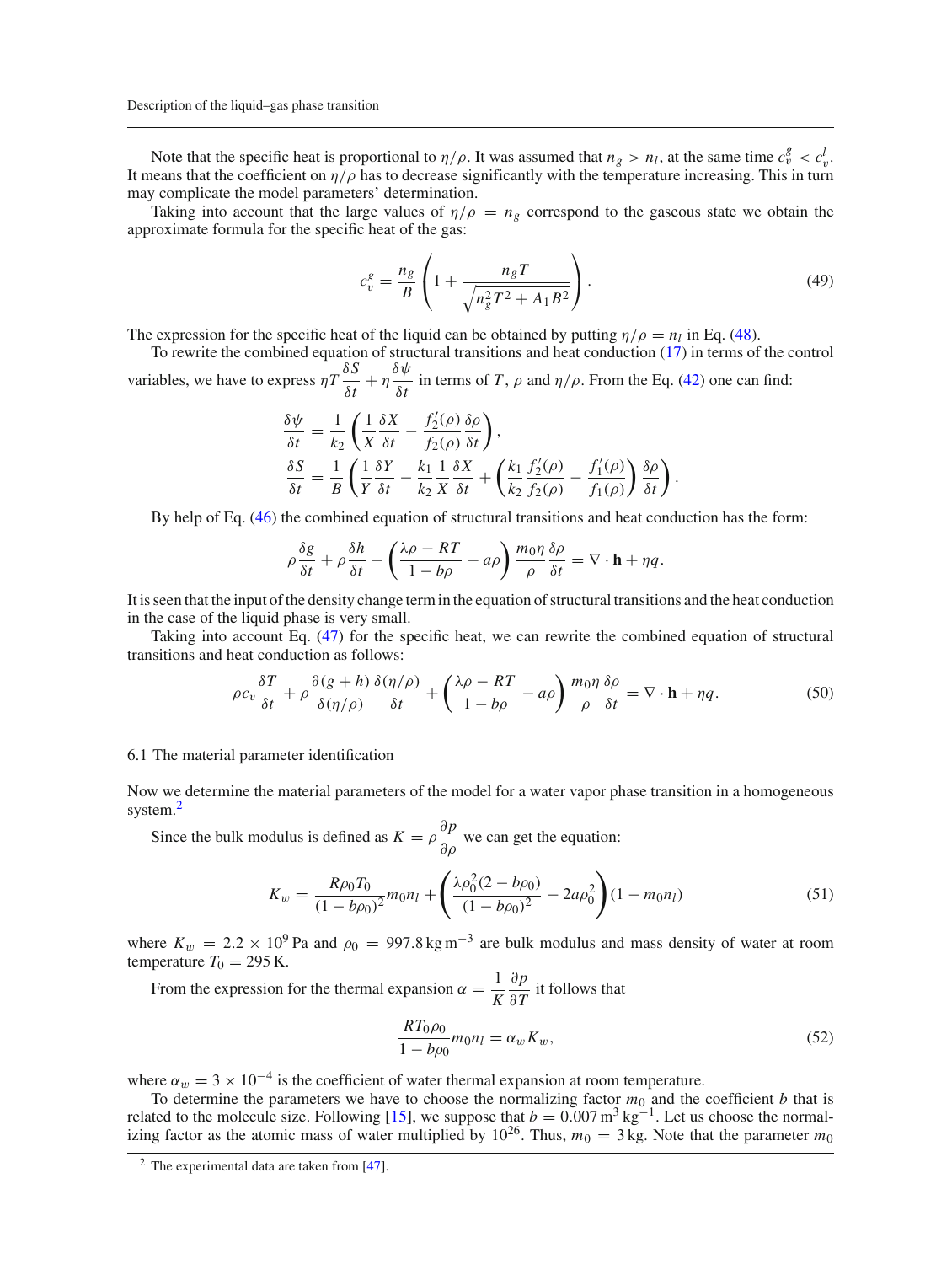appears in the equations only in combination with  $\eta/\rho$ . Then, solving Eqs. [\(51\)](#page-16-1) and [\(52\)](#page-16-2) together with the conditions that the boiling temperature  $T_b = 373$  K corresponds to the normal pressure  $p_b = 0.1$  MPa for both phases, allows us to determine the parameters of the constitutive equation:

$$
a = 826.776 \text{ Nm}^6 \text{ kg}^{-2}, \ \lambda = 270.105 \text{ Nm}^6 \text{ kg}^{-2},
$$
  
 $n_l = 0.00144 \text{ kg}^{-1}, \ n_g = 0.3318 \text{ kg}^{-1}.$ 

It is easy to check that at the critical point ( $\rho_{cr} = 322 \text{ kgm}^{-3}$   $T_{cr} = 647.096 \text{ K}$ ,  $p_{cr} = 22.064 \times 10^6 \text{ N m}^{-2}$ ) the ratio  $\eta/\rho = 0.1375 \text{ kg}^{-1}$  is much closer to the ratio  $\eta/\rho$  for the gas state than for the water state.

The parameters *A*<sub>1</sub> and *B* can be found from Eq. [\(49\)](#page-16-3) for different temperatures. Thus, since  $c_v^g = 1.508 \text{ kJ kg}^{-1} \text{ K}^{-1}$  at 400 K and  $c_v^g = 1.689 \text{ kJ kg}^{-1} \text{ K}^{-1}$  at 800 K, then

$$
A_1 = 1.52 \times 10^{11} \,\mathrm{m}^4 \mathrm{c}^{-4}, \ B = 0.00037 \,\mathrm{K} \,\mathrm{J}^{-1}.
$$

<span id="page-17-0"></span>The specific heat of vaporization (or the specific enthalpy of vaporization) corresponds to the amount of energy that must be supplied to the system to convert a unit mass of water into the vapor phase at a constant temperature and a given pressure. Thus [\[36](#page-24-1)],

$$
H = \frac{\eta u}{\rho} \Big|_{n_l}^{n_g} + p_b \left( \frac{1}{\rho_g} - \frac{1}{\rho_l} \right)
$$
  
=  $(g + h) \Big|_{n_l}^{n_g} + \frac{\lambda}{b} \ln \frac{(1 - b\rho_l)}{(1 - b\rho_g)} - a(\rho_g - \rho_l) + p_b \left( \frac{1}{\rho_g} - \frac{1}{\rho_l} \right),$  (53)

where  $H = 2.260 \times 10^6$  J kg<sup>-1</sup> is the specific heat of vaporization,  $\rho_l = 958.6$  kg m<sup>-3</sup>,  $\rho_g = 0.59$  kg m<sup>-3</sup> are the water and vapor densities at the boiling temperature. Note that the same expression for the specific heat can be received after integration of Eq. [\(50\)](#page-16-4).

Since the expression  $\frac{B - k_1 T}{k_2 B}$  has to be positive over the entire temperature range, let us take

$$
k_1=B/T_f, \qquad k_2<0,
$$

where  $T_f = 273.15$  K is the freezing point of water.

Then, from the Eq. [\(53\)](#page-17-0) and the condition that the specific heat of water  $c_v^l = 4.15 \text{ kJ kg}^{-1} \text{ K}^{-1}$  at room temperature, one can find the last parameters of the model:

$$
A_2 = 2.658 \times 10^{12} \,\mathrm{m}^4 \,\mathrm{c}^{-4}, \ k_2 = -1.197 \times 10^{-9} \,\mathrm{J}^{-1}.
$$

Now it is easy to check that approximate expression Eq. [\(49\)](#page-16-3) for the specific heat of gas is valid.

As a result the all parameters of the model are determined.

The dependencies of the specific heat of the different phases on temperature are presented in Fig. [6.](#page-18-0) It is seen that the specific heat of water decreases and the specific heat of gas increases with increasing temperature. It is in agreement with experimental data but the water-specific heat decreases faster that it should.

Figure [7](#page-18-1) shows the dependence of the specific heat on the ratio  $\eta/\rho$  at the boiling temperature. It is seen that the specific heat increases and then decreases drastically at the beginning of the structural transformation. Then, around the value  $\eta/\rho = (\eta/\rho)_{cr}$  the specific heat starts to grow slowly as it should do in the gas state.

It should be noted that in the classical approaches it is assumed that total heat supply goes to specific heat changes, as a result the specific heat has a maximum around the phase transition point. We suppose that the energy supply at the boiling point does not only lead to specific heat changes but also lead to a structural modification that is why the specific heat decreases during the phase transition.

In this section the model of the liquid–gas phase transition, based on the assumption that the particle is either a single molecule or a cluster of several molecules was constructed. A mathematical feature of this concept is that the number of particles per unit mass increases dramatically during the transition from liquid to gas (see Fig. [5\)](#page-13-0). Several problems appeared in the process of practical implementation of the model. The expression for the internal energy is quite complex, and attempts to simplify it lead to incorrect description of some properties of either liquid or gas. Chemical potential in the cases of both liquid and gas phases does not approach a constant and therefore significantly affects the structural changes and heat conduction equation not only at the phase transition temperature, but far from it as well. It is at least counterintuitive. Attempts to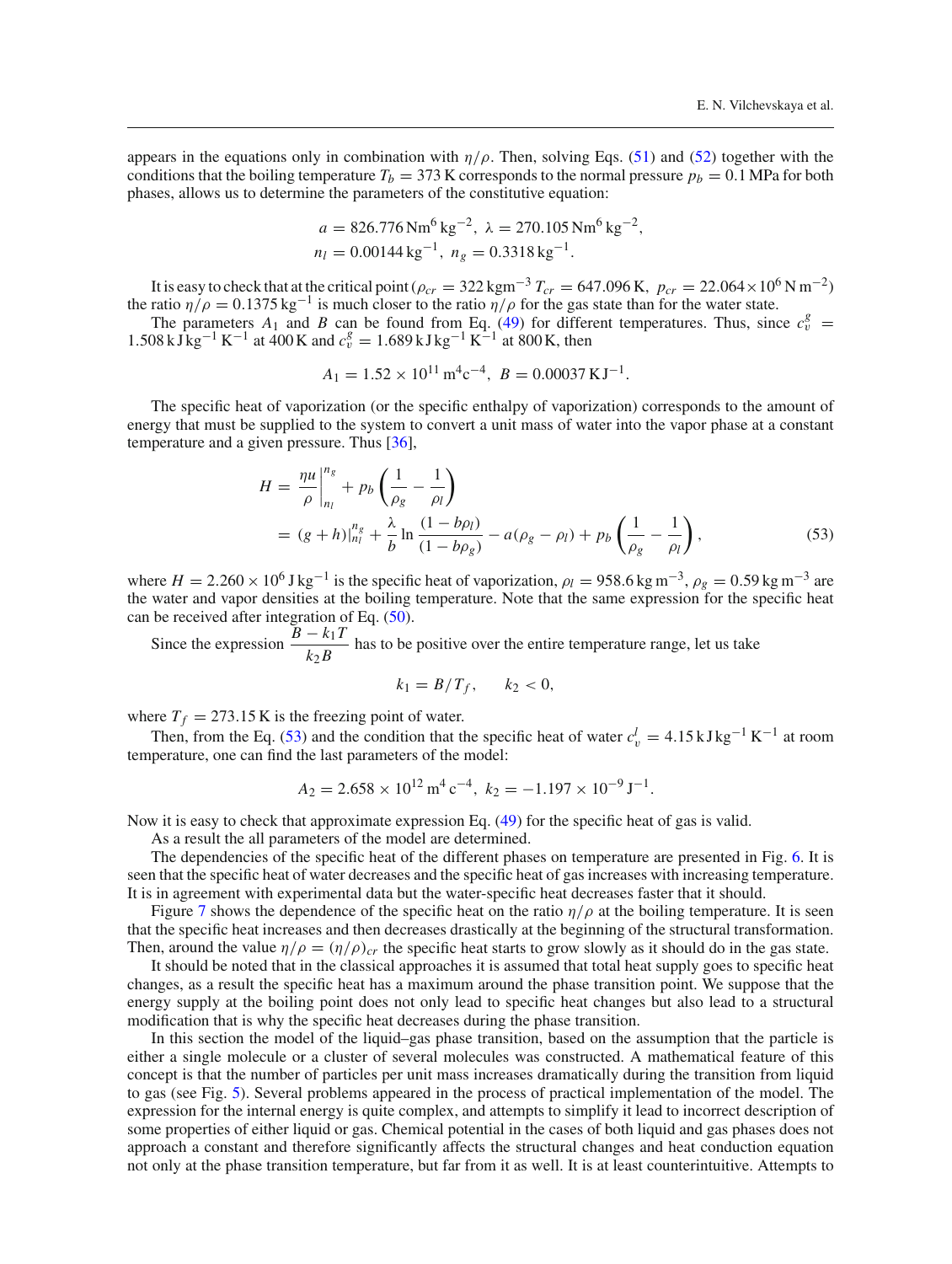

<span id="page-18-0"></span>**Fig. 6** Dependence of specific heat on temperature



<span id="page-18-1"></span>**Fig. 7** Dependence of specific heat on the ratio  $\eta/\rho$ .  $T = T_b$ 

develop a model that does not have these disadvantages were not successful. Difficulties arose also at the step of the identification of the model parameters. A very slight change in the thermodynamic characteristics of the material caused significant changes in the model parameters. Detailed analysis revealed that these problems are related to the poor agreement between the following two factors: the heat capacity of the gas is less than that of the liquid and the number of particles in the gas is greater than the number of particles in the liquid.

#### **7 Description of the liquid–gas phase transition in view of structure transformations: variant 2**

Below we present a model of the liquid–gas phase transition that is based on the assumption that the particles are molecules and the bonds that hold them in clusters. The mathematical feature of this concept is that the number of particles per unit mass decreases sharply in the transition process from liquid to gas. Thus, reducing the number of particles corresponds to the reduction in the specific heat in this model. Therefore, this model should be free from the shortcomings of the previous one. Next, we will see that this is indeed true. Let us start with the assumption that the chemical potential approaches constant values for both liquid and gas states  $-\psi_l$  and  $\psi_g$  correspondingly. Next, we will see that, in the framework of this model, the natural consequence of the mentioned assumption is the constancy of the relation  $\eta/\rho$ .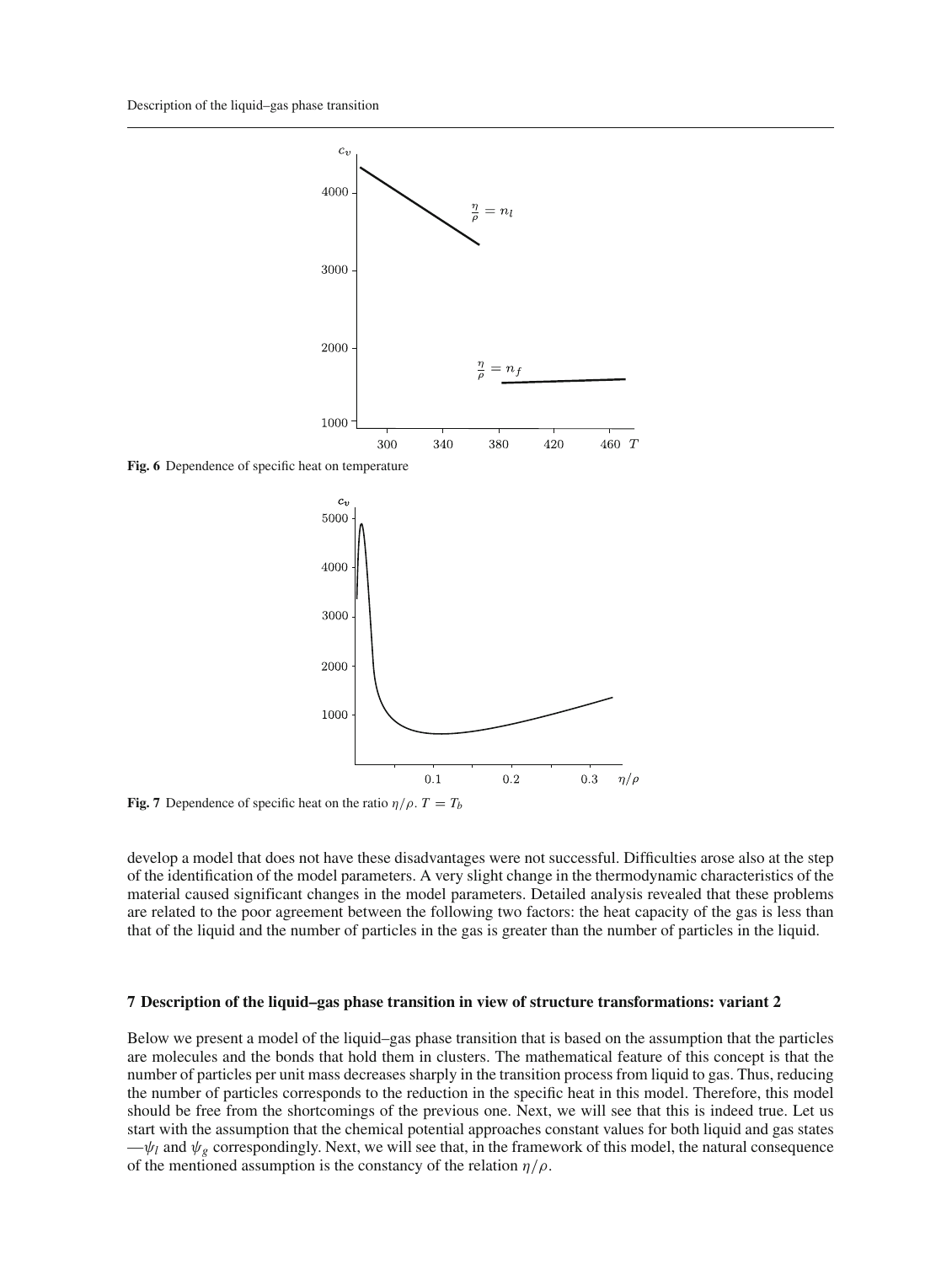The source term in this model can be written analogous to Eq. [\(41\)](#page-13-1) with the opposite sign.

$$
\chi = \frac{\eta q + \nabla \cdot \mathbf{h}}{\varepsilon H} e^{-\frac{(T-T_b)^2}{\varepsilon_1 T_b^2}} \left[ \left( n_l - \frac{\eta}{\rho} \right) e^{-\frac{\text{sign}(q + \nabla \cdot \mathbf{h})}{\varepsilon_2}} + \left( \frac{\eta}{\rho} - n_g \right) e^{\frac{\text{sign}(q + \nabla \cdot \mathbf{h})}{\varepsilon_2}} \right].
$$

Let us assign the internal energy as

$$
\eta u = \rho C_1 f_1(\rho)^{\varphi_1(\psi/\psi_0)} e^{BS} + \rho C_2 \varphi_2(\psi/\psi_0) + \rho f_2(\rho) (1 - \varphi_3(\psi/\psi_0)),\tag{54}
$$

<span id="page-19-0"></span>where  $\psi_0$  is a normalizing parameter,  $C_1$ ,  $C_2$  and *B* are dimensional constants.

<span id="page-19-1"></span>By using the Cauchy Green relations  $(19)_{2,3}$  $(19)_{2,3}$  we find

$$
\frac{\eta}{\rho}T = BC_1 f_1(\rho)^{\varphi_1} e^{BS},
$$
\n
$$
\frac{\eta}{\rho} \psi_0 = C_1 \ln(f_1(\rho)) f_1(\rho)^{\varphi_1} e^{BS} \varphi_1' + C_2 \varphi_2' - f_2(\rho) \varphi_3'.
$$
\n(55)

Here  $\varphi'_i = \frac{\partial \varphi_i(\psi/\psi_0)}{\partial (\psi/\psi_0)}$ .

Then, we can rewrite Eq.  $(54)$  as follows:

<span id="page-19-2"></span>
$$
\frac{\eta u}{\rho} = \frac{(C_2 \varphi_2' - f_2(\rho) \varphi_3')T}{B \psi_0 - \ln(f_1(\rho)) \varphi_1' T} + C_2 \varphi_2 + f_2(\rho) (1 - \varphi_3).
$$

As a result the specific heat is as follows:

$$
c_v = \frac{(C_2 \varphi_2' - f_2(\rho)\varphi_3')B\psi_0}{\left(B\psi_0 - \ln\left(f_1(\rho)\right)\varphi_1'T\right)^2}.
$$
\n(56)

In order that the specific heats of the liquid and gas states will not depend on the density let us choose the functions  $\varphi_1(\psi/\psi_0)$  and  $\varphi_3(\psi/\psi_0)$  in such a way that:

$$
\varphi_1'(\psi_g/\psi_0) = 0, \qquad \varphi_1'(\psi_l/\psi_0) = 0, \n\varphi_3'(\psi_g/\psi_0) = 0, \qquad \varphi_3'(\psi_l/\psi_0) = 0.
$$

The following functions have the listed properties:

$$
\varphi_1(\psi/\psi_0) = -2\left(\frac{\psi}{\psi_0}\right)^3 + 3\frac{\psi_1 + \psi_g}{\psi_0} \left(\frac{\psi}{\psi_0}\right)^2 - 6\frac{\psi_1\psi_f}{\psi_0^2} \frac{\psi}{\psi_0} + C_3,
$$
  

$$
\varphi_3(\psi/\psi_0) = A_1 \left(-2\left(\frac{\psi}{\psi_0}\right)^3 + 3\frac{\psi_1 + \psi_g}{\psi_0} \left(\frac{\psi}{\psi_0}\right)^2 - 6\frac{\psi_1\psi_f}{\psi_0^2} \frac{\psi}{\psi_0}\right) + A_2
$$

where  $C_3$ ,  $A_1$  and  $A_2$  are dimensionless constants.

<span id="page-19-3"></span>Then, the specific heat of liquid and gas in a distance from the boiling point have the form:

$$
c_v^l = \frac{C_2 \varphi_2'(\psi_l/\psi_0)}{B \psi_0}, \qquad c_v^g = \frac{C_2 \varphi_2'(\psi_g/\psi_0)}{B \psi_0}.
$$
 (57)

From Eqs.  $(55)$ ,  $(56)$  follows

<span id="page-19-4"></span>
$$
\frac{\eta}{\rho}\psi_0 = c_v(B\psi_0 - \ln(f_1(\rho))\,\varphi_1'T). \tag{58}
$$

It should be noted that in the cases of sufficiently low and hight temperatures, when the chemical potential does not depend on the temperature and being equal to  $\psi_l$  or  $\psi_g$ , the function  $\eta/\rho$  is also a constant for both states:

$$
\left(\frac{\eta}{\rho}\right)_g = n_2 = c_v^g B, \qquad \left(\frac{\eta}{\rho}\right)_l = n_1 = c_v^l B.
$$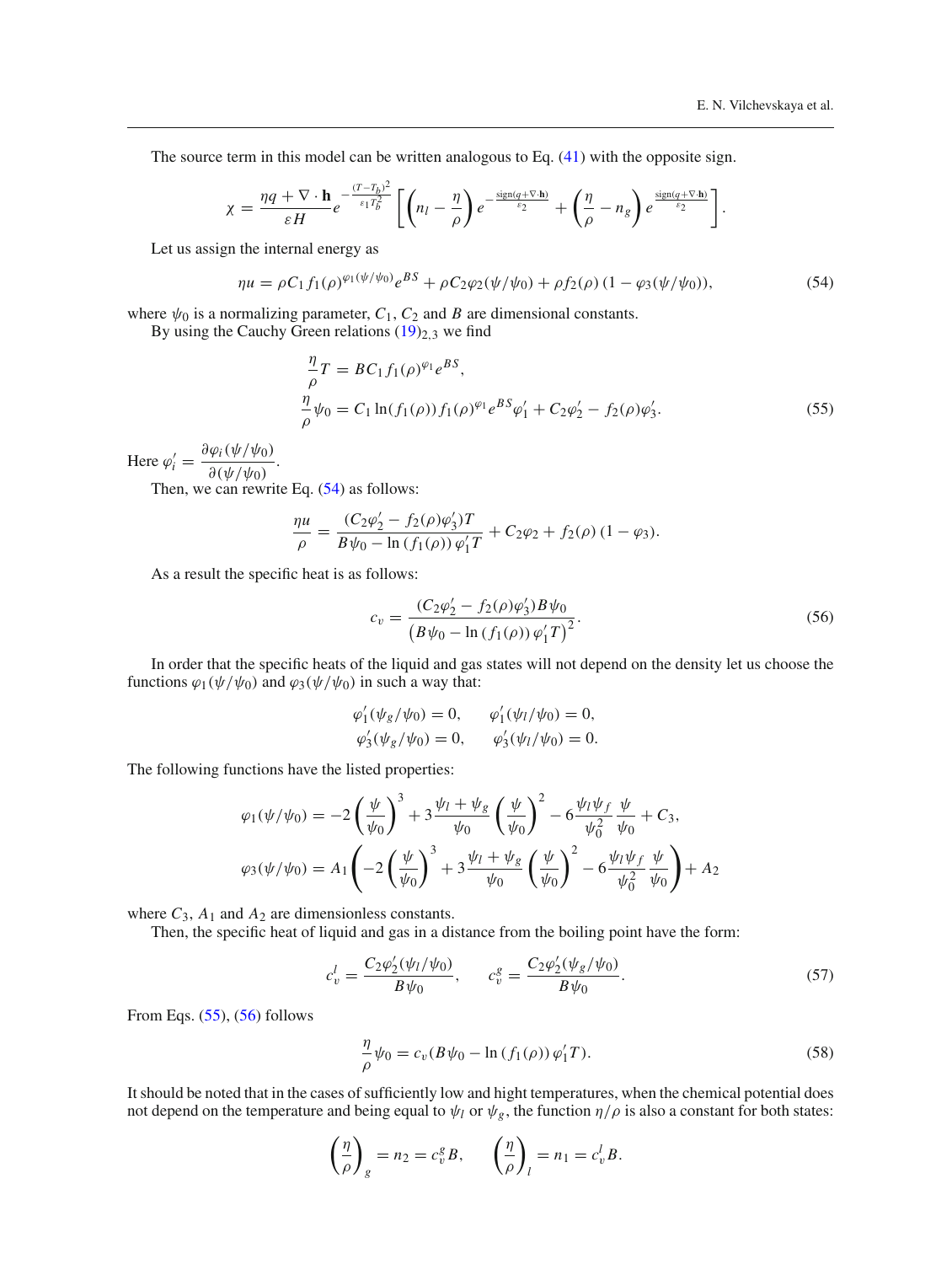It is seen that since  $c_v^l > c_v^g$  the ratio  $\eta/\rho$  should be greater for the liquid phase than for the gas phase. In view of Eqs.  $(54)$ ,  $(55)$  from the Cauchy Green relation for pressure  $(19)_1$  $(19)_1$  we find

$$
p = \rho^2 (\ln(f_1(\rho)))' \frac{C_2 \varphi_2' - f_2(\rho) \varphi_3'}{B \psi_0 - \ln(f_1(\rho)) \varphi_1' T} \varphi_1 T + \rho^2 f_2'(\rho) (1 - \varphi_3).
$$

Let us choose functions  $f_1(\rho)$  and  $f_2(\rho)$  so that the pressure equation will be similar to Eq. [\(45\)](#page-15-0). We can take:

$$
f_1(\rho) = \frac{C_4 \rho}{1 - b\rho}, \qquad f_2(\rho) = -\frac{\lambda \ln(1 - b\rho)}{b} - a\rho,
$$

where  $C_4$  is a dimensional integral constant.

Since the function  $\varphi_1(\psi_g/\psi_0)$  equals to constants at  $\psi = \psi_g$  and  $\psi = \psi_l$  we can denote:

$$
F_g = \frac{c_v^g}{R} \varphi_1(\psi_g/\psi_0), \qquad F_l = \frac{c_v^l}{R} \varphi_1(\psi_l/\psi_0).
$$

We may then choose the constants  $A_i$  so that:

$$
\varphi_3(\psi_g/\psi_0) = F_g, \qquad \varphi_3(\psi_l/\psi_0) = F_l
$$

As a result, the pressure for the liquid state is determined by the equation:

$$
p|_{\psi=\psi_l} = \frac{RT\rho}{1-b\rho}F_l + \left(\frac{\lambda\rho^2}{1-b\rho} - a\rho^2\right)(1-F_l). \tag{59}
$$

<span id="page-20-0"></span>The expression for the gaseous state is analogous.

From the Eq. [\(59\)](#page-20-0) we can find the bulk modulus  $K = \rho \frac{\partial p}{\partial \rho}$  and the coefficient of thermal expansion  $\alpha = \frac{1}{K}$  $\frac{\partial p}{\partial T}$  for the liquid state. Then, similar to the Variant 1, we put *b* = 0.007 m<sup>3</sup> kg<sup>-1</sup> and find the parameters for the water vapor phase transition:

$$
a = 826.776 \text{ Nm}^6 \text{ kg}^{-2}, \ \lambda = 270.105 \text{ Nm}^6 \text{ kg}^{-2},
$$
  
\n
$$
F_l = 0.0004, \qquad F_g = 0.9955.
$$
\n(60)

<span id="page-20-1"></span>Assume that function  $\varphi_2(\psi/\psi_0)$  has a form:

$$
\varphi_2(\psi/\psi_0) = (\psi/\psi_0)^{1/2}.
$$

Then, from Eq. [\(57\)](#page-19-3) for the specific heats it follows:

$$
\frac{\psi_l}{\psi_g} = \left(\frac{c_v^g}{c_v^l}\right)^2, \qquad B\psi_0 = \frac{C_2}{2c_v^g} \left(\frac{\psi_g}{\psi_0}\right)^{-1/2},
$$

and thus, from Eq.  $(60)_{(3,4)}$  $(60)_{(3,4)}$  one can find

$$
\frac{\psi_g}{\psi_0} = 0.7750, \quad C_3 = 0.0233.
$$

To determine *C*<sup>2</sup> write down the expression for the specific enthalpy of vaporization.

$$
\frac{\eta u}{\rho} \Big|_{\psi_l}^{\psi_g} + p_b \left( \frac{1}{\rho_g} - \frac{1}{\rho_l} \right) = (c_v^g - c_c^l) T_b + A \left( \left( \frac{\psi_g}{\psi_0} \right)^{1/2} - \left( \frac{\psi_l}{\psi_0} \right)^{1/2} \right) + \frac{\lambda}{b} \ln \frac{1 - b\rho_l}{1 - b\rho_g} - a(\rho_g - \rho_l) + p_b \left( \frac{1}{\rho_g} - \frac{1}{\rho_l} \right).
$$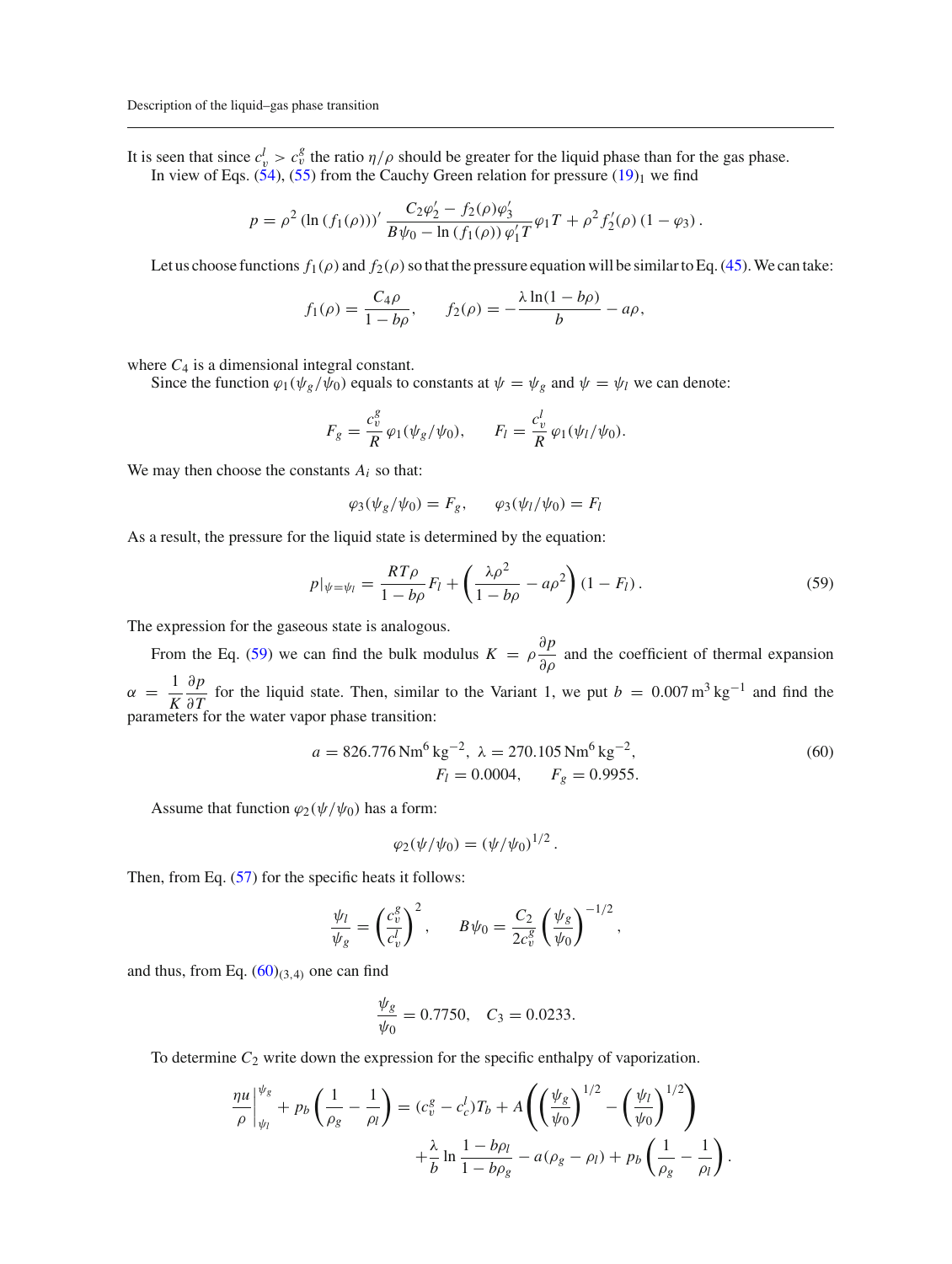

<span id="page-21-0"></span>**Fig. 8** Dependence of the specific heat on the density and  $\psi/\psi_0$  at  $T = T_b$ 

Set the specific enthalpy of vaporization equal to the specific heat of vaporization  $H = 2.260 \times 10^6$  J kg<sup>-1</sup> analogous to the Variant 1, we find:

$$
C_2 = 4.5387 \times 10^6
$$
 J kg<sup>-1</sup>,  $B\psi_0 = 1718.5827$  K.

To find the two last constant *C*<sup>1</sup> and *C*<sup>4</sup> we have to find the specific entropies for both phases. Note that from the Eq.  $(55)$  follows:

$$
e^{BS} = \frac{(C_2 \varphi_2' - f_2(\rho)\varphi_1')T}{C f_1(\rho)^{\varphi_1}(B \psi_0 - \ln(f_1(\rho))\varphi_1' T)}.
$$
(61)

Thus, we have

<span id="page-21-1"></span>
$$
S_g = \frac{1}{B} \ln \frac{c_v^g T}{C_1 f_1(\rho_g)^{\varphi_1(\psi_g/\psi_0)}}, \qquad S_l = \frac{1}{B} \ln \frac{c_v^l T}{C_1 f_1(\rho_l)^{\varphi_1(\psi_l/\psi_0)}}.
$$

Taking into account Eq. [\(58\)](#page-19-4) we can write the mass density of the entropies:

$$
S_{*}^{g} = c_{v}^{g} \ln \frac{c_{v}^{g} T}{C_{1}} - R\varphi_{1}^{g} \ln \frac{C_{4} \rho_{g}}{1 - b\rho_{g}},
$$
  

$$
S_{*}^{l} = c_{v}^{l} \ln \frac{c_{v}^{l} T}{C_{1}} - R\varphi_{1}^{l} \ln \frac{C_{4} \rho_{l}}{1 - b\rho_{l}}.
$$

Since  $S_*^g = 7.9447 \text{ kJ kg}^{-1} \text{ K}^{-1}$  at 500 K and  $S_*^l = 0.3228 \text{ kJ kg}^{-1} \text{ K}^{-1}$  at 295 K, we find that:

$$
C_1 = 1.1379 \times 10^6 \,\mathrm{kJ \, kg^{-1}} \quad C_3 = 1.8195 \times 10^{-8} \,\mathrm{m^3 \, kg^{-1}}.
$$

Now, we can display the dependence of the specific heat on the density and chemical potential. The specific heat at the boiling point is shown at Fig. [8.](#page-21-0) It is seen that it is a smooth function that decreases during structural transformations and starts do grow slowly close to gaseous state.

To rewrite the combined equation of structural transitions and head conduction in more usual form one has to find the expression for  $\eta T \frac{\delta S}{\delta S}$  $\frac{\delta S}{\delta t} + \eta \frac{\delta \psi}{\delta t}$  in terms of the temperature, density and chemical potential. To do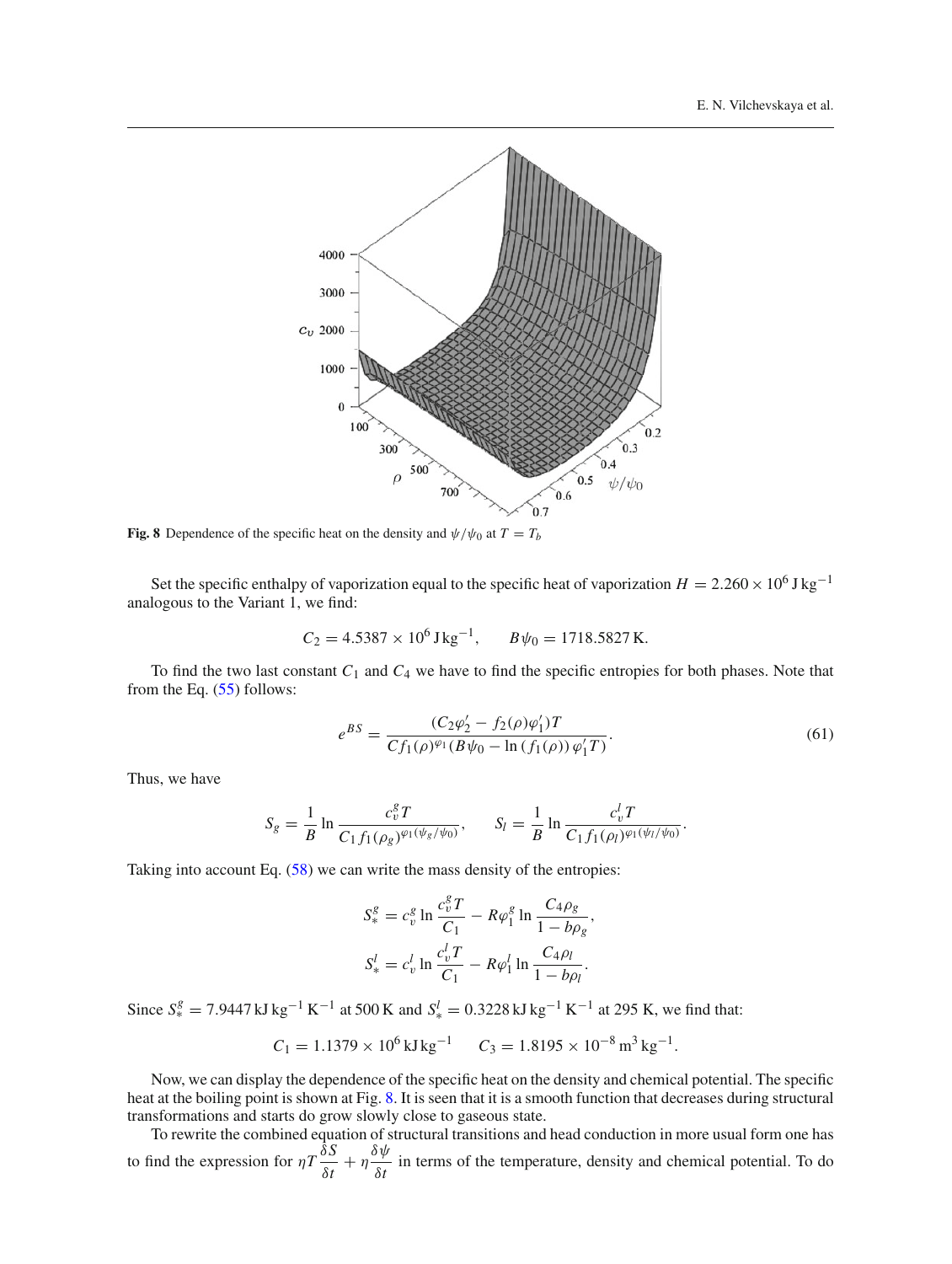this we have to find the material derivation of  $e^{BS}$  (Eq. [61\)](#page-21-1) and, take into account the expression Eq. [\(56\)](#page-19-2) for the specific heat. As a result we get:

$$
\rho c_v \frac{\delta T}{\delta t} + \frac{c_v}{\rho} \left[ \left( \frac{T \varphi_1'}{\phi} - \varphi_1 \right) \frac{T \rho}{1 - b\rho} - \frac{\varphi_1' T}{\phi} \left( \frac{\lambda \rho^2}{1 - b\rho} - a\rho^2 \right) \right] \frac{\delta \rho}{\delta t} + \rho c_v \frac{\phi}{B \psi_0} \left[ \frac{\varphi_1'' \ln f_1}{\phi} T^2 + \frac{\varphi_2'' - f_2 \varphi_1''}{\varphi_2' - f_2 \varphi_1'} + \phi \right] \frac{\delta(\psi/\psi_0)}{\delta t} = \nabla \cdot \mathbf{h} + \eta q,
$$

where

$$
\phi = B\psi_0 - \ln(f_1(\rho))\,\varphi_1'T.
$$

This expression is simplified at some distance from the boiling point. For example, for the gas phase it has the form:

$$
\rho c_v^g \frac{\delta T}{\delta t} - \frac{RT}{1 - b\rho} F_g \frac{\delta \rho}{\delta t} = \nabla \cdot \mathbf{h} + \eta q.
$$

The carried out investigation has shown that the model based on the concept that the ratio  $\eta/\rho$  increases in the structure transition process well describes the water vapor phase transition. All material parameters can be identified easily and the proposed expression for the internal energy or the thermal equation of state  $p = p(T, \rho)$  can be modified to describe some other specific features of the phase transition.

#### **8 Discussion**

In conclusion we give a comparison of the proposed method with the most famous descriptions of phase transitions. Chemical thermodynamics description of phase transitions is based on the chemical potentials and the chemical affinity of the phase transformation. Our definition of the chemical potential differs from the classical ones. This definition allows us to consider the density of particle distribution and the mass density as independent variables. Just due to this fact we can use ratio of the density of particle distribution to the mass density as an order parameter. In addition, we proceed from the supposition that phase transitions are dynamical processes and they can be very quickly ones. That is why the system of basic equations of the proposed model includes the equations of motion. As a result the proposed approach allows us to describe essentially non-equilibrium processes. In contrast to this approach in chemical thermodynamics quasi-equilibrium processes are considered since the method of description of evaporation and condensation processes is based on the Clausius-Clapeyron equation (see [\[14\]](#page-23-26) for example) which describes the sequence transitions from one equilibrium state to another.

We describe the liquid–gas phase transition on the base of the fundamental laws of mechanics. There are different approaches to the description of the thermodynamic processes within the framework of continuum mechanics. In some models the existence of a sharp boundary between phases is of great importance. There are so-called interface tracking methods, which connected phase transition with the interface movement. In the frame of our approach the present of a distinct phase boundary is not essential, and its existence is not assumed a priori and the phase transition can occur simultaneously everywhere. If the phase boundary is present, then its position can be determined as a result of the problem solution. A sign of phase boundary existence will be a dramatic change of ratio  $\eta/\rho$  with respect to spatial coordinates changing.

Since the ratio  $\eta/\rho$  being the characteristic of number of clusters in a given point of the medium can be considered as an order parameter which describes the process of phase transition, the phase-field approach with the field variable corresponding to an order parameter is most similar to our approach. The distinction is that the phase-field approach uses the difference of the mass densities as the order parameter for liquid/gas transitions. Another difference between these two approaches is that in the frame of phase-field method the time evolution of order parameter is usually assumed to be proportional to the derivative of free energy with respect to the order parameter, whereas in accordance with our approach the source term in the balance equation for  $\eta/\rho$  is not the derivative of free energy or some other thermodynamic potentials.

Almost all known models of continuum mechanics describe the situation when the number of particles in the medium does not vary. That means the linear dependence between the density of particle distribution and the density of mass. In this case the density of particle distribution is excluded and all quantities are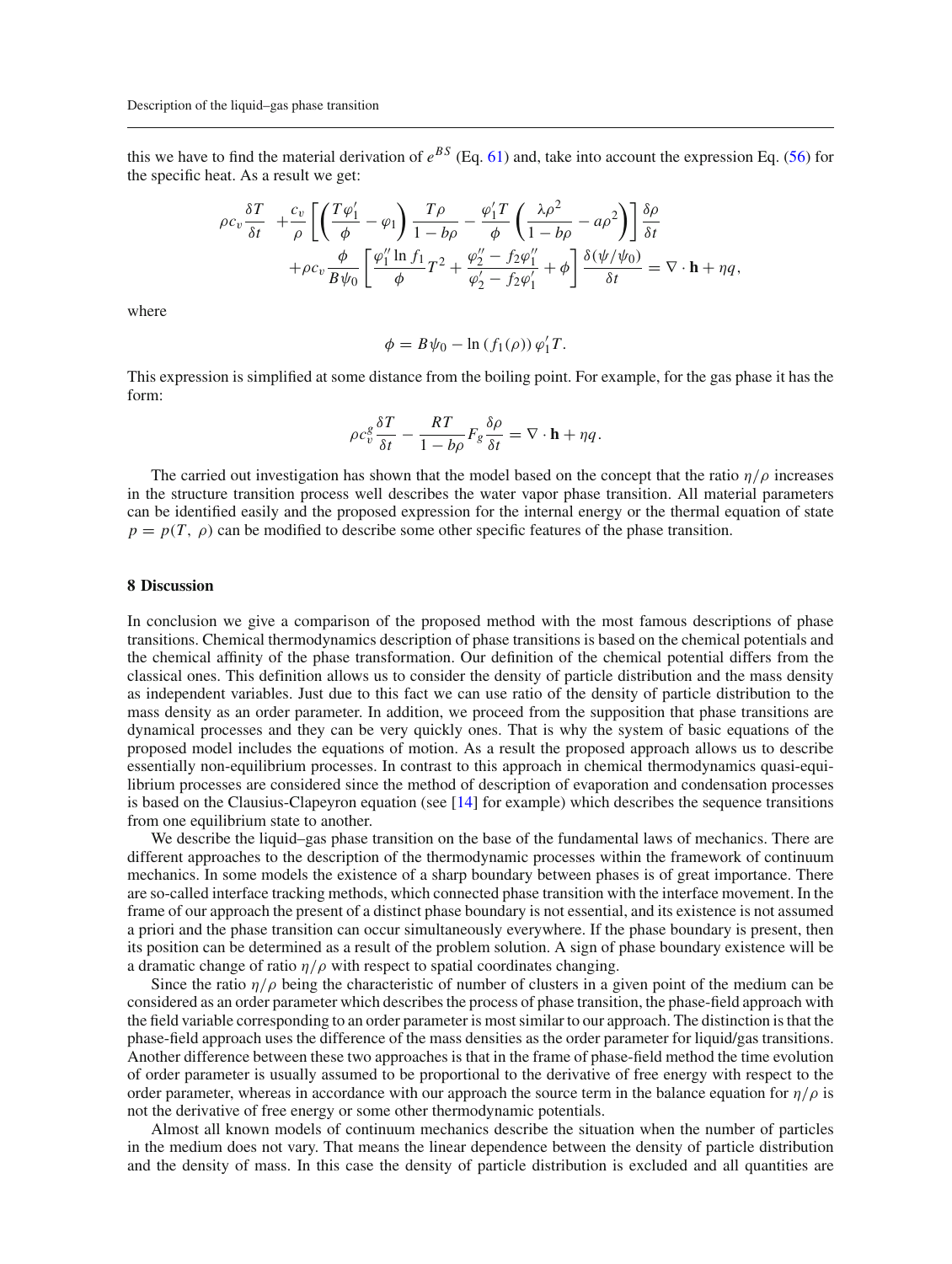considered to be additive functions of mass. We consider the density of particle distribution and the density of mass as independent variables and following to [\[50](#page-24-15)] we assume the internal energy and the entropy to be additive functions of number of particles, i.e. that variable which is associated with the order parameter. This circumstance and the fact that the ideas of methods based on the use of order parameters are combined with the methods of continuum mechanics and applied to the description of phase transitions associated rather with the change of aggregative state of matter than with change of its certain physical characteristics distinguish our method from the known approaches. Our approach allows us to describe both phase states with different mechanical and thermodynamic parameters in a framework of a unified model. At the same time our approach allows us to describe the behavior of matter immediately during the phase transition.

Within the framework of the proposed approach we have considered two interpretations of the concept of particle in a liquid. Two mathematical models corresponding to one and another concept have been constructed. The detail analysis shows that the second model based on the viewpoint that the particles are molecules and the bonds which hold the molecules in clusters should be preferred. The reason is that the mathematical implementation of the second model is much easier than that of the first model, and hence, the second model is more consistent with the nature.

**Acknowledgments** The authors are deeply grateful to D. A. Indeitsev for useful discussions on the paper.

## <span id="page-23-12"></span>**References**

- 1. Alekhin, A.D., Y.L.O., Rudnikov, E.G.: On the entropy principle of phase transition models with a conserved order parameter. Russian J. Phys. Chem. A Focus Chem. **85**(4), 537–541 (2011)
- <span id="page-23-0"></span>2. Abeyaratne, R., Bhattacharya, K., Knowles, J.K.: Strain-energy functions with multiple local minima: modeling phase transformations using finite thermoelasticity. In: Fu, Y., Ogden, R.W. (eds.) Nonlinear Elasticity: Theory and Application, pp. 433–490. Cambridge University Press, Cambridge (2001)
- 3. Abeyaratne, R., Knowles, J.K.: Evolution of Phase Transitions. A Continuum Theory. Cambridge University Press, Cambridge (2006)
- <span id="page-23-1"></span>4. Alt, W.H., Pawlow, I.: On the entropy principle of phase transition models with a conserved order parameter. Adv. Math. Sci. Appl. **6**, 291–376 (1966)
- <span id="page-23-18"></span>5. Altenbach, H., Naumenko, K., Zhilin, P.: A micro-polar theory for binary media with application to phase-transitional flow of fiber suspensions. Continuum Mech. Thermodyn. **15**(6), 539–570 (2003)
- <span id="page-23-2"></span>6. Anders, D., Weinberg, K.: Thermophoresis in binary blends. Mech. Mater. **47**, 33–35 (2012)
- <span id="page-23-14"></span>7. Baniasadi, M., Ghader, S., Hashemipour, H.: Modifying gma equation of state for description of  $(p, \rho, t)$  relation of gas and liquids over an extended pressure range. Korean J. Chem. Eng. **28**(3), 939–948 (2011)
- 8. Becker, R.M.: Theorie der Wärme, 3rd edn. Heidelberger Taschenbücher. Springer, Berlin (1985)
- <span id="page-23-19"></span>9. Berberan-Santos, M.N., Bodunov, E.N., Poglian, L.: On the entropy principle of phase transition models with a conserved order parameter. J. Math. Chem. **43**(4), 1437–1457 (2008)
- <span id="page-23-15"></span><span id="page-23-13"></span>10. Bonasera, A., Di Toro, M.: Liquid–gas phase transition and compressibility of nuclear matter. Lettere Al Nuovo Cimento **44**(3), 172–176 (1985)
- <span id="page-23-7"></span>11. Bowen, R.: Theory of Mixtures. In: Eringen, A.C. (ed.) Continuum Physics, vol. III, pp. 1–127. Academic Press, New York (1976)
- <span id="page-23-9"></span>12. Cahn, J.W.: On spinodal decomposition. Acta Met **9**, 795–801 (1961)
- <span id="page-23-10"></span>13. Cahn, J.W., Hilliard, J.: Free energy of a nonuniform system. I. Interfacial free energy. J. Chem. Phys. **28**, 258–267 (1958)
- <span id="page-23-26"></span>14. de Donde, T.: Thermodynamic Theory of Affinity: A Book of Principles. Oxford University Press, Oxford (1936)
- <span id="page-23-25"></span>15. Fisher, F., Dial, O.E., Jr.: Equation of state of pure water and sea water. Tech. rep., Marine Physical Laboratory of the Scripps Institution of Oceanography, San Diego (1975)
- <span id="page-23-3"></span>16. Fosdick, R.L., Zhang, Y.: Coexistent phase mixtures in the antiplane shear of an elastic tube. ZAMP **45**, 202–244 (1994)
- <span id="page-23-4"></span>17. Freidin, A.B., Vilchevskaya, E.N.: Multiple development of new phase inclusions in elastic solids. Int. J. Eng. Sci. **47**, 240– 260 (2009)
- 18. Gibbs, J.W.: On the equilibrium of heterogeneous substances. Trans. Conn. Acad. Sci. **III**, 108–248 (1875)
- <span id="page-23-20"></span><span id="page-23-11"></span>19. Ginzburg, V.L., Landau, L.D.: On the theory of superconductivity. J. Exptl. Theoret. Phys. (U.S.S.R.) **20**, 1064 (1950)
- <span id="page-23-8"></span>20. Green, A.E., Naghdi, P.M.: A theory of mixtures. Arch. Rat. Mech. Anal. **24**(4), 243–263 (1967)
- <span id="page-23-23"></span>21. Grigoriev, I.S., Meilikhov, E.Z. (eds.): Handbook of Physical Quantities. CRC Press, Roca Baton (1997)
- <span id="page-23-16"></span>22. Grmela, M.: Extensions of classical hydrodynamics. J. Stat. Phys. **132**(3), 581–602 (2008)
- <span id="page-23-5"></span>23. Gurtin, M.E.: Two-phase deformations of elastic solids. Arch. Rat. Mech. Anal. **84**(1), 129 (1983)
- <span id="page-23-22"></span>24. Ivanova, E., Vilchevskaya, E.: Description of thermal and micro-structural processes in generalized continua: Zhilin's method and its modifications. In: Altenbach, H., Forest, S., Krivtsov, A.M. (eds.) Generalized Continua as Models for Materials, pp. 179–197. Springer, Berlin, Heidelberg (2013)
- <span id="page-23-24"></span>25. Kikoin, J.K. (ed.): Tables of Physical Values. Handbook. Atomizdat, Moscow (1976)
- <span id="page-23-6"></span>26. Klippel, A., Müller, I.: Plant growth—a thermodynamicist's view. Cont. Mech. Thermodyn. **9**(3), 127–142 (1997)
- <span id="page-23-21"></span>27. Kondepudi, D., Prigogine, I.: Modern Thermodynamics. From Heat Engines to Dissipative Structures. Wiley, New York (1998)
- <span id="page-23-17"></span>28. Kotake, S.: Microscale Energy Transport, Chap. Molecular clusters. pp. 167–186. Taylor & Francis, London (1998)